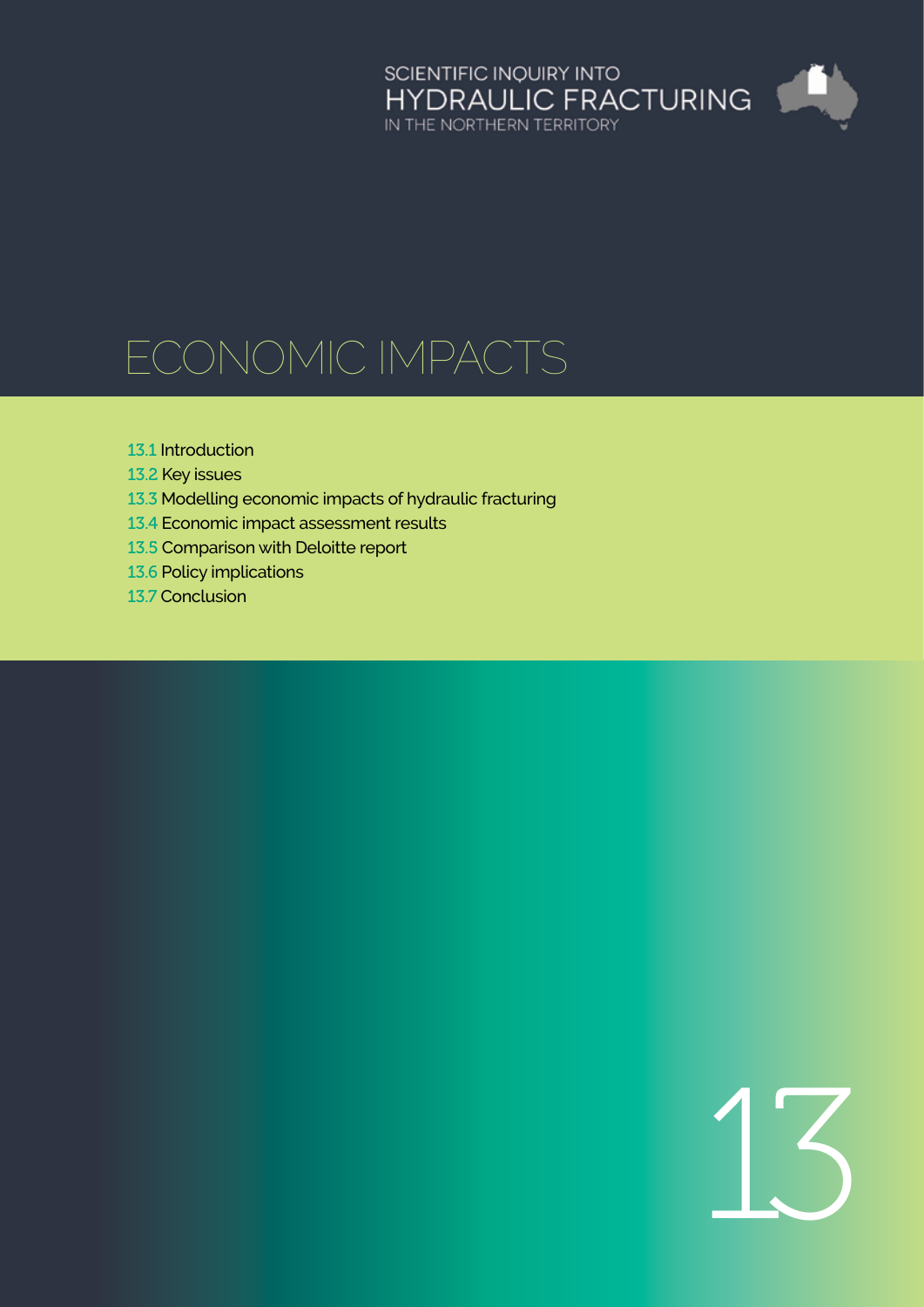# <span id="page-1-0"></span>13.1 Introduction

The NT Budget 2017-18 estimates that the NT population is approximately 245,000, which equates to 1% of Australia's population. The structure of the NT's economy substantially differs from that of the national economy, reflecting its abundant natural resources, a large public sector, a sizeable Defence presence, and a small private sector that is significantly influenced by major projects.<sup>1</sup>

Over the past 12 years the NT economy has benefited from multiple major projects. Gross State Product (**GSP**), often referred to as real output, has grown from \$15.2 billion in 2004-05 to \$25.4 billion in 2016-17. However, economic growth is forecast to be moderate as the Territory moves from investment led growth to predominantly export driven growth. The relatively modest rate of growth in the short term reflects a transition to more historical levels of private investment.<sup>2</sup>

The Australian Petroleum Production and Exploration Association (**APPEA**) argued that resource development brings the potential for a substantial and stabilising public benefit. It further asserts that new industries are needed to support the NT economy as the Ichthys LNG project transitions from construction to production.<sup>3</sup> Multiple submissions from industry described the potential for substantial benefit to the Territory's economy by the development of an onshore shale gas industry based on the geological extent of prospective source rocks. For example, Falcon Oil and Gas Australia, which holds a 30% interest in exploration permits EP76, EP98 and EP117 (located in the Beetaloo Sub-basin), submitted that *"economic benefits cannot be quantified due to the infancy of the discovery and the need for further appraisal. However, should the project advance it would contribute to economic prosperity for decades to come through direct jobs on a range of skill levels and indirect jobs through the 'multiplier effect' when a new industry is created."* <sup>4</sup>

There is, however, considerable community concern that any onshore shale gas industry could have significant negative economic consequences, including a rapid increase in the cost of living for Territorians not involved in the industry, exacerbation of existing issues of inequality and disadvantage, and reductions in the financial viability and sustainability of existing businesses.<sup>5</sup>

# 13.2 Key issues

The final list of issues lists seven possible economic risks, including cumulative impacts, that are associated with the hydraulic fracturing of onshore shale gas reservoirs and its associated activities in the NT (see Appendix 2).

The Panel has received a variety of submissions on how the development of any unconventional shale gas industry might benefit, or have an adverse impact upon, the Territory's economy. The following discussion provides additional detail around known risks and other emergent issues.

# 13.2.1 **Distribution of potential economic benefits**

Origin describes an extractive business's role as that of a developer, to *"facilitate the transformation of a natural asset, which is a publicly owned good, into social or economic benefit for shareholders, governments and host communities."* <sup>6</sup> However, multiple submissions indicate that there is still significant public concern regarding how the revenue generated from potential future gas sales will be managed and divided.

NTCA stated that: *"equilibrium must be imbued, so that both landholders and tenement holders' rights and interests in the land are balanced, ensuring dichotomous entitlements and rights to economic benefits are fairly and adequately accommodated". <sup>7</sup>* and that: (*"advantages which flow from the access and use of the land to obtain resources (minerals/petroleum) beneath the surface of the soil are for the benefit of the resource tenement (profit) and the Northern Territory (licence fees* 

<sup>1</sup> NT Budget Economy Book, p 3.

<sup>2</sup> NT Budget Economy Book, p 5. 3 APPEA submission 215, p 4.

<sup>4</sup> Falcon Oil and Gas Australia Pty Ltd, submission 79 (**Falcon submission 79**), pp 2-3.

ALEC submission 88, p 13.

<sup>6</sup> Origin submission 153, p 147.

<sup>7</sup> Northern Territory Cattlemen's Association, submission 217 (**NTCA submission 217**), p 1.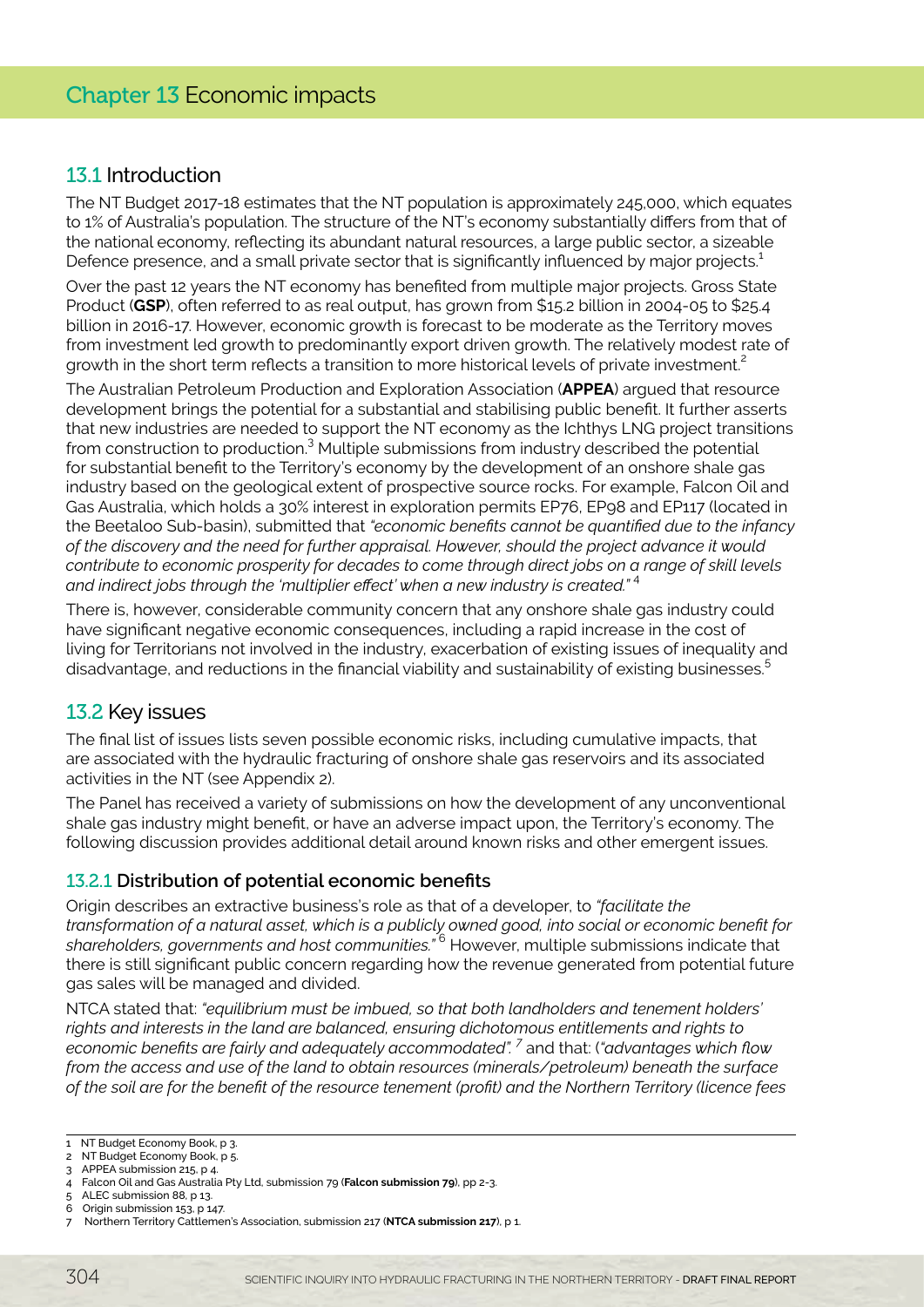*and royalties), however is to the detriment of the landholder, who under the current Northern Territory*  regime, is only entitled to compensation where damage or loss arises after the Authorised Activities".

Accordingly, the NTCA proposes that a tenement holder should not be entitled access to private leasehold land without first: *"obtaining written consent of the landholder by way of a conduct and compensation agreement (valid for no more than one (1) year), including provision for compensation payable by the tenement holder to the landholder as a result of the disruption / disturbance / granting of the right to enter the land for the purpose of undertaking necessary investigative or more intrusive activities." <sup>9</sup>*

#### *13.2.1.1 Government revenue*

Approximately 70% of the Government's annual income comes from the Commonwealth, with the remaining 30% from a Territory owned revenue source. Changes to goods and services tax funding allocation and national economic volatility have the potential for a greater impact on NT economic sustainability. Growing the NT economy will reduce this risk and its reliance on the Commonwealth.

While multiple submissions support onshore shale gas development as a means to gaining greater independence from the Commonwealth and to strengthen the NT economy, The Australia Institute nevertheless noted that, *"mining and gas royalties are a not a major source of funding for Australian state and territory governments"*. <sup>10</sup> It describes declining payments received under the Petroleum Resource Rent Tax and the lack of payment of company tax by gas companies as limitations to Government revenue. It went on to say that, *"balanced against the modest increases in revenue, costs that accrue to the state through infrastructure provision and other forms of subsidy need to be considered"*. 11

#### *13.2.1.2 Employment*

In its 2015 report, Deloitte Access Economics (**Deloitte**) presented two scenarios (success and aspirational) for potential onshore gas development in the NT. Associated predictions for employment were between 4,200 and 6,300 full time equivalent (**FTE**) jobs above the base case by 2040. $12$ 

Industry has expressed an intention to invest in providing local training, jobs and business support, particularly in remote and regional areas.13 Origin stated that its *"approach to living local and buying local will ensure economic benefits accrue in our areas of greatest activity and impact"*. 14 Pangaea also advocated an approach that supports a long-term focus towards community integration. Examples of 'local content' provided in its submission included employing pastoralists in seismic operations, traditional owners in civil access and construction works, local civil earthworks contractors, local waste disposal companies, and local camp and accommodation companies.<sup>15</sup> Multiple submissions received from a variety of Territory based businesses agreed on the need for local content with respect to employment.<sup>16</sup>

The NLC advised that many Aboriginal communities are remote and are largely dependent on welfare. Its submission described how a *"mature and well-designed onshore oil and gas industry"* offers the potential to address a number of economic pressures through potential income streams, including business development, training and direct employment.<sup>17</sup>

However, a range of submissions questioned the long-term employment benefits to rural and

<sup>8</sup> NTCA submission 217, p 5.

<sup>9</sup> NTCA submission 217, pp 2, 5.

<sup>10</sup> Australia Institute submission 158, p 7. 11 Australia Institute submission 158, p 7.

<sup>12 2015</sup> Deloitte report, p 5.

<sup>13</sup> Falcon submission 79, p 3.

<sup>14</sup> Origin submission 153, p 147.

<sup>15</sup> Pangaea submission 220, p 5.

<sup>16</sup> B Sullivan submission 160, pp 1-2; Mr Mark Sullivan, Flying Fox Station, MS Contracting, submission 166 (**M Sullivan submission 166**), pp 4, 8; D Armstrong submission 180, p 4.

<sup>17</sup> NLC submission 214, p 33.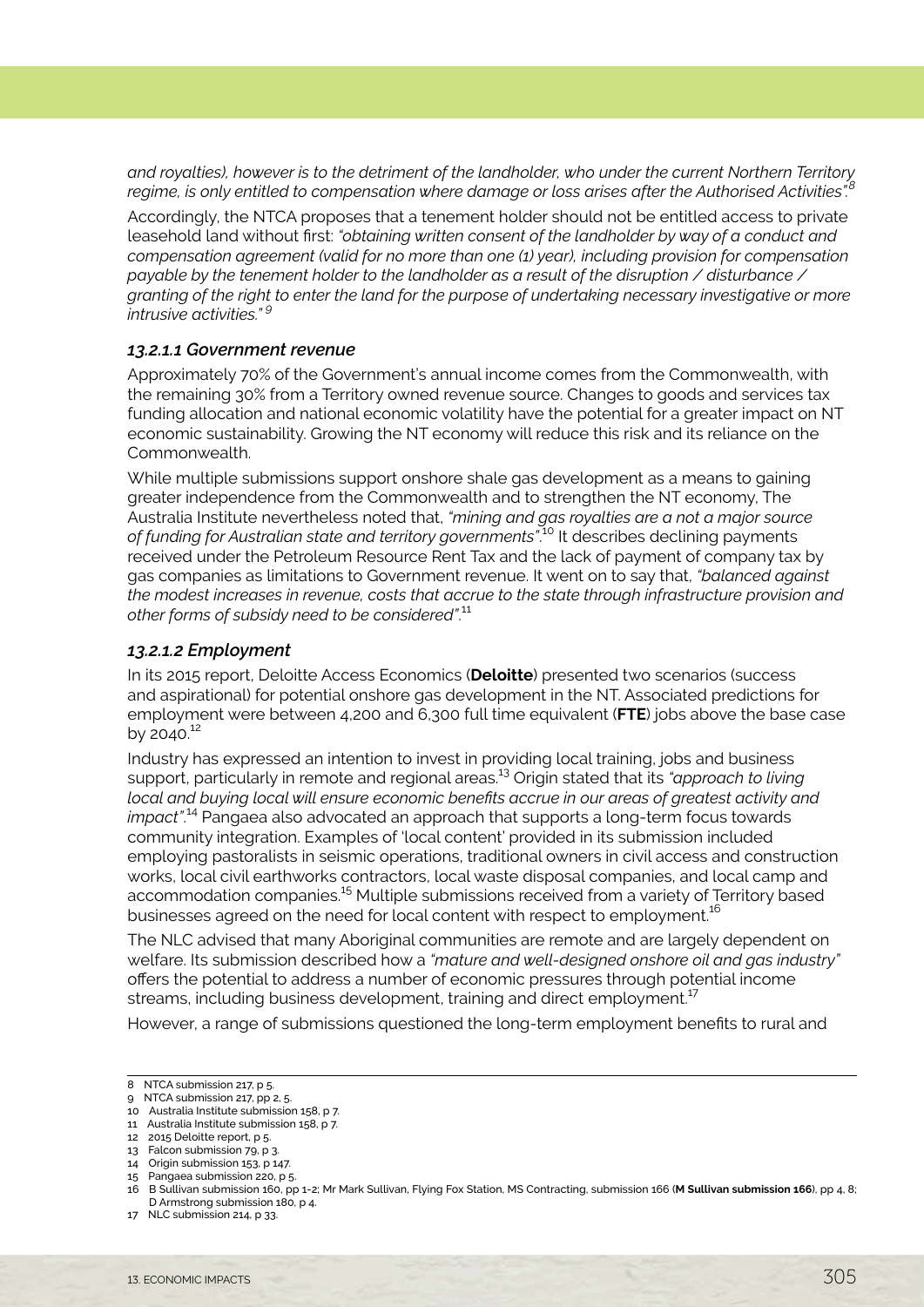remote communities in the event that any onshore shale gas industry is developed. Models reliant on a largely FIFO workforce were widely criticised by the community during consultation sessions for lack of contribution at community or regional scales. The Northern Territory Chamber of Commerce and Industry also highlighted its concerns around the potential use of FIFO workers, demanding that gas companies be socially responsible by avoiding a FIFO workforce in order to maximise local employment and business opportunities.18 The Australia Institute expanded upon these concerns, predicting that Territorians will have to compete with the many experienced workers no longer employed in the Queensland CSG sector as a result of that industry's decline since 2015.<sup>19</sup>

# *13.2.1.3 Purchase of local goods and services (indirect economic contribution)*

Origin stated that production royalties would substantially increase and diversify the NT revenue base without affecting critical existing industries, such as cattle exports and tourism. Its submission stated that employees of local extractive businesses and their contractors buy locally, and they pay for local services including education, health services, transportation, accommodation, food and entertainment.<sup>20</sup> Having said this, the Panel notes concerns raised during community consultations that the presence of the gas industry in the community could cause the price of food, goods, and services to increase. Localised inflation was also raised as an issue by the NLC.<sup>21</sup>

# *13.2.1.4 Infrastructure development and induced economic effects*

Origin references advantages provided by improved civic infrastructure and increased cash flow through local communities that will result from investment in any onshore shale gas extraction. Its view was supported by local submissions. Mr Mark Sullivan described required infrastructure, and the potential for development through the support of the oil and gas sector, for example, bitumen roads, bridges, regional power generation and distribution, communications, health centres and education facilities.<sup>22</sup> The Darwin Major Business Group stated that development of any onshore shale gas industry will attract investment in roads and regional infrastructure and deliver significant long-term benefits and opportunities to businesses and regional communities across the Territory.<sup>23</sup> Conversely, the NTCA raised the point that in underdeveloped regions where there is limited infrastructure, substantial capital costs may deter valuable private investment.<sup>24</sup>

The NLC advised that community infrastructure and development benefits that can be negotiated as part of a production agreement may assist in fostering community development and help to ease the economic pressures currently faced in remote and too often welfare dependent Aboriginal communities.<sup>25</sup>

# *13.2.1.5 Royalties*

The NT Petroleum Royalty Overview provided by the Department of Treasury and Finance stated that: *"royalties are payments made to the Northern Territory Government as the owner of the petroleum, in consideration of a right granted to extract and remove petroleum and are calculated at the rate of 10 per cent of gross value at the wellhead on petroleum production. The Territory's royalty regime encourages present and future exploration and development of petroleum resources. At the same time it compensates the Northern Territory community for allowing the private extraction of the Northern Territory's non-renewable resources." <sup>26</sup>*

During community meetings held by the Panel, questions were raised as to how royalties would flow through to local communities that would be bearing the risks of any onshore shale gas industry. Many members of the public requested that a 'Royalties for Regions' program should be considered. The NTCA, for example, argued that, *"a policy similar to the Western Australia Royalties* 

<sup>18</sup> Northern Territory Chamber of Commerce and Industry, submission 493 (**NTCCI submission 493**), p 1.

<sup>19</sup> Australia Institute submission 158, p 13.

<sup>20</sup> Origin submission 153, p 147.

<sup>21</sup> NLC submission 214, p 34.

<sup>22</sup> M Sullivan submission, p 10.

<sup>23</sup> Darwin Major Business Group, submission 494 (**DMBG submission 494**), p 1.

<sup>24</sup> NTCA submission 217.

<sup>25</sup> NLC submission 214, p 33.

<sup>26</sup> NT Petroleum Royalty Overview, p 1.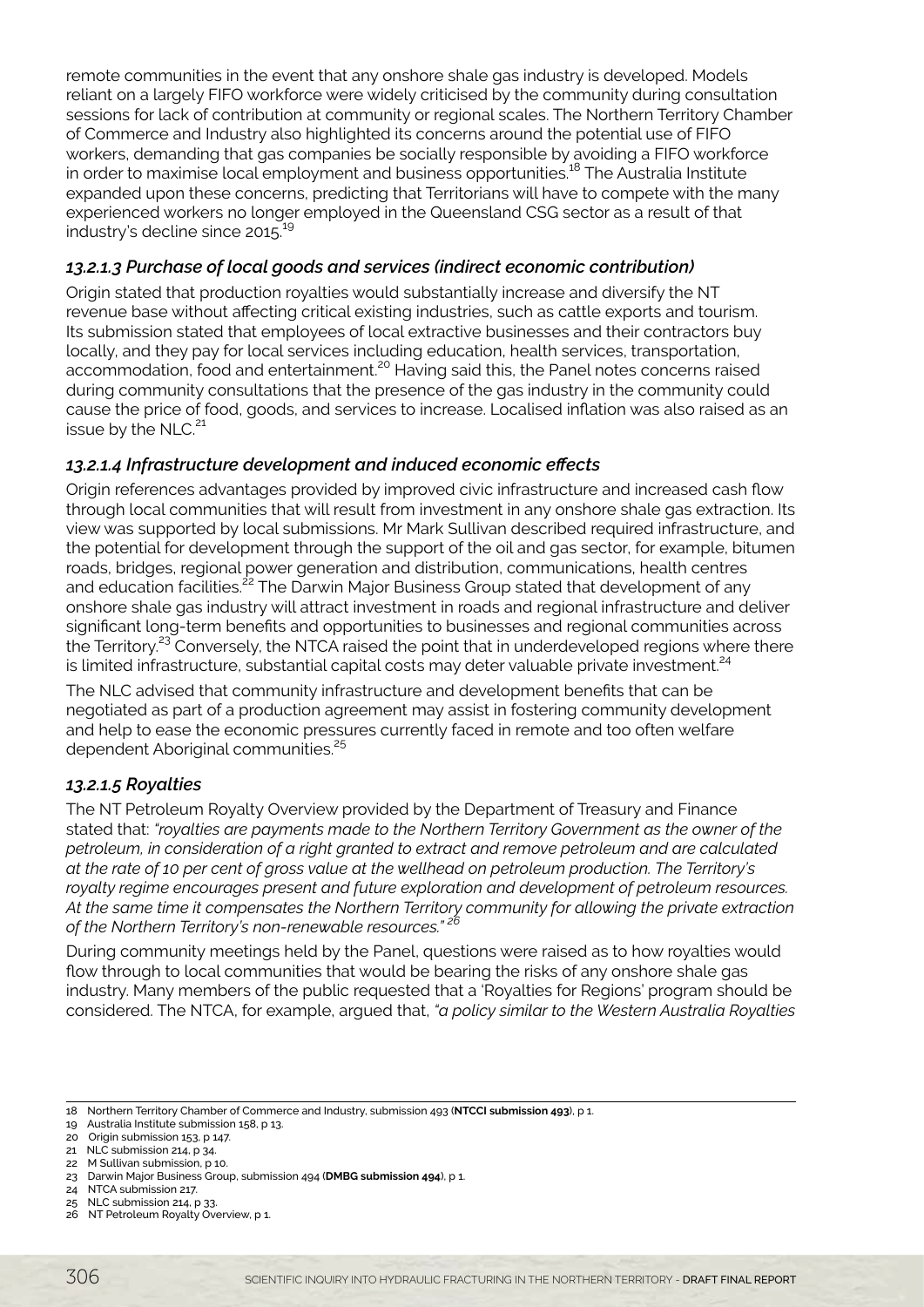*for Regions program, to ensure economic benefits generated as a result of the unconventional gas industry are invested into the communities affected by the shale gas projects. Benefits should be in the form of investment in infrastructure and long term capital assets." <sup>27</sup>*

#### *13.2.2 Property values*

Multiple submissions referenced the negative influence of any onshore shale gas development on, and in close proximity to, residential and agricultural properties.<sup>28</sup> Examples of the presence of CSG wells in Queensland leading to reduced property values and subsequent refusals by banks to accept those properties as security for finance or bridging loans were given.<sup>29</sup> Lock the Gate Alliance cited a 2011 submission by Rabobank Australia and New Zealand to the Australian Senate Inquiry into Management of the Murray-Darling Basin to the effect that, *"until such time as the comprehensive, detailed investigations into CSG exploration, mining and production activities are carried out, Rabobank is not able to opine as to whether the agriculture and energy industries can coexist." 30*

But the notion of declining property values was rejected by some stakeholders on the basis that infrastructure improvements could benefit remote cattle stations.<sup>31</sup> For example, Mr Rohan Sullivan of Birdum Creek Station advised of *"understandable anger"* in relation to the current moratorium because it had halted Pangaea's 2016 infrastructure program worth \$100M, including the commencement of the Western Creek Road upgrade in the Sturt Plateau. According to Mr Sullivan, other positive investments made by Pangaea included the installation of monitoring equipment in bores, the identification and mapping of a deeper aquifer that was previously only poorly understood, and LIDAR assessment of the area to assist with developing road infrastructure that will also assist with on-station dam development.<sup>32</sup>

Increases in housing values driven by 'boom' periods may have both positive and negative outcomes. CSIRO stated that increased housing values may be seen as a positive outcome for the owner of a house, but a negative outcome for someone seeking to purchase a house. Local tenants may not benefit from the direct income increases and may instead suffer from increased rents, poverty, and outmigration, especially in lower income households.<sup>33</sup>

APPEA stated that resolving housing pressure is clearly a matter of balance when a temporary workforce is involved. Communities will be keen to maximise the benefits that can accrue to resident workers rather than nonresident (or FIFO) workers. This shift will increase pressure on the existing stock of housing and will require new residences to be built. But once the workforce peaks and employment opportunities are reduced, excess housing supply can also cause problems.34 APPEA advised that the industry needs to work closely with regulators, local government, and the local community, to collaboratively address housing needs.<sup>3</sup>

# 13.2.3 **Impact on other industries**

# *13.2.3.1 Reduced revenue and competition for resources*

The Arid Lands Environment Centre (**ALEC**) stated that, *"shale gas will compete for access to resources within the dominant agricultural, pastoral and tourist industries of the Northern Territory"*. It specifically cited land and water access constraints that were required for continued livelihood.<sup>36</sup>

The NTCA submitted that, *"many of the areas targeted by tenement holders are rich agricultural areas with valuable water resources. Ideally, neither right to land should supersede the other"*. *37* It acknowledged that the considerable shale gas reserves located within the NT provided significant economic enticement to the Government, present and future, however, it noted that, *"fossil fuel reserves are finite, while livestock production and agriculture generally will operate in perpetuity"*. 38

<sup>27</sup> NTCA submission, 217 p 7.

<sup>28</sup> D Tapp submission 11, p 2; R Dunbar submission 75, p 8.

<sup>29</sup> Lock the Gate submission 171, p 60. 30 Lock the Gate submission 171, p 58.

<sup>31</sup> B Sullivan submission 160, p 5.

<sup>32</sup> R Sullivan submission 18.

<sup>33</sup> T Measham submission 77, p 8.

<sup>34</sup> APPEA submission 215, p 78.

<sup>35</sup> APPEA submission 215, p 75.

<sup>36</sup> ALEC submission 88, p 13.

<sup>37</sup> NTCA submission 217, p 1.

<sup>38</sup> NTCA submission 32, p 2.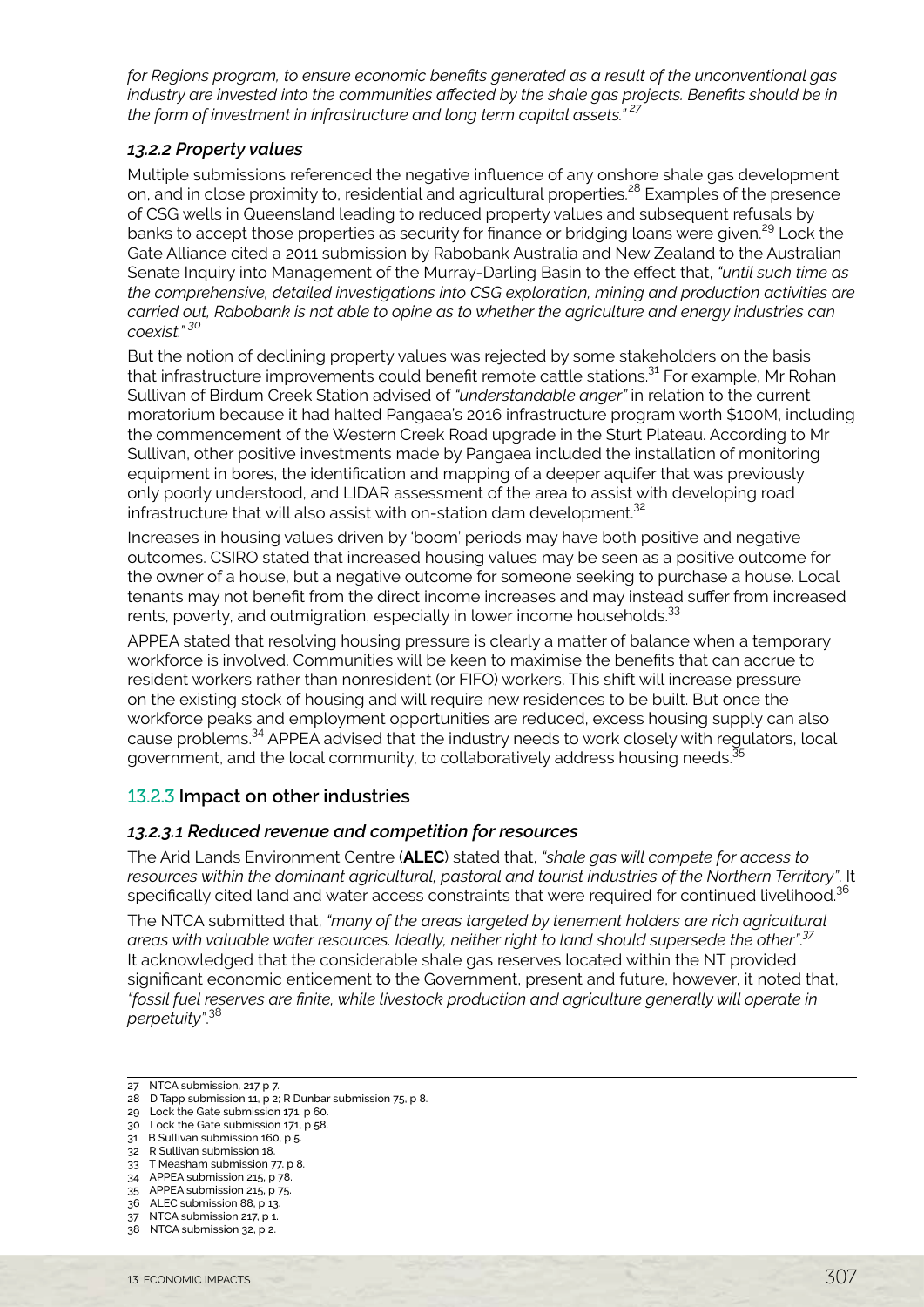Consolidated Pastoral Company Pty Ltd advised that, *"any adverse impacts on access to groundwater or the quality of groundwater would have a significant impact on the company and the Territory pastoral industry. Further any changes in land use on pastoral leases that limit the carrying capacity of the lease would have an adverse impact on the viability of the enterprise"*. 39

Lock the Gate Alliance listed the deleterious impacts of onshore unconventional gas development known to affect agricultural land as *"intensification, fragmentation, disruption to agricultural operation and alienation of agricultural land, large water demand, vegetation clearing and the production of polluting waste." 40* In relation to CSG development, it observed the potential for further economic losses from disruption of agricultural operations, spills and leaks of wastewater, or the spread of weeds.<sup>41</sup>

Tourism is a large economic driver of the NT economy. It was regularly raised that, *"our long established reputation as a unique tourism destination centred around our extraordinary natural landscapes and rich aboriginal culture"* may be affected by the onshore unconventional oil and gas industry.42 The tourism industry in Central Australia is described as being highly vulnerable to any onshore shale gas development because of the perception that it has *"pristine, wild and natural landscapes"*. 43 Tourist operators from Mataranka also expressed concern regarding the viability of the tourism industry, in particular, the impact any onshore shale gas industry might have on the Roper River region and the water source that tourism operators rely upon.<sup>44</sup> The Amateur Fishermen's Association of the Northern Territory reiterated the economic and social value of the recreational fishing industry to the Territory: *"given the reliance of the Northern Territory's world class recreational fisheries upon intact water resources/ healthy ecosystems, and the significant, well established and sustainable social and economic benefits of the recreational fishing sector, it is clear that unconventional gas development presents risks that must be taken seriously".<sup>45</sup>*

# *13.2.3.2 Regional employment*

A review of the socioeconomic impacts of CSG in Queensland by the Office of the Chief Economist stated that, *"there is evidence that some of the employment in the CSG sector has been drawn from other industries, as the growth in employment in CSG has been associated with a reduction in agricultural employment. However, the latter decline could also be attributed to drought, increased mechanisation, and a trend toward consolidation of farm ownership"*. *<sup>46</sup>* The review hypothesised that negative shifts from the agricultural sector could be a result of direct migration into mining jobs, or due to high labour costs encouraging a move toward less labourintensive agriculture. The review described the limited availability and increasing cost of rural labour experienced by farming communities as a result of competition between CSG companies, especially at peak times such as planting and harvest.<sup>47</sup>

# *13.2.3.3 Environmental remediation*

Multiple submissions raised the potential for groundwater and surface water pollution, land pollution, and air pollution, through various contamination pathways. The costs associated with either remediation, or potentially irreversible environmental damage, were understandably a significant issue for the community, particularly where those costs are perceived to be likely to be borne by the public (that is, Government or local authorities), and not the gas company responsible for the pollution and harm. This potential cost must be considered when determining whether any onshore shale gas industry will result in a net economic benefit to the NT.<sup>48</sup>

<sup>39</sup> CPC submission 218, p 12.

<sup>40</sup> Lock the Gate submission 171, p 6.

<sup>41</sup> Lock the Gate submission 171, p 64. 42 P Ariston submission 269, p 1.

<sup>43</sup> ALEC submission 88, p 14.

<sup>44</sup> Somers submission 377.

<sup>45</sup> AFANT submission 190, p 9.

<sup>46</sup> Lock the Gate submission 171, p 50.

<sup>47</sup> Lock the Gate submission 171, p 50.

<sup>48</sup> R Dunbar submission 75, p 4.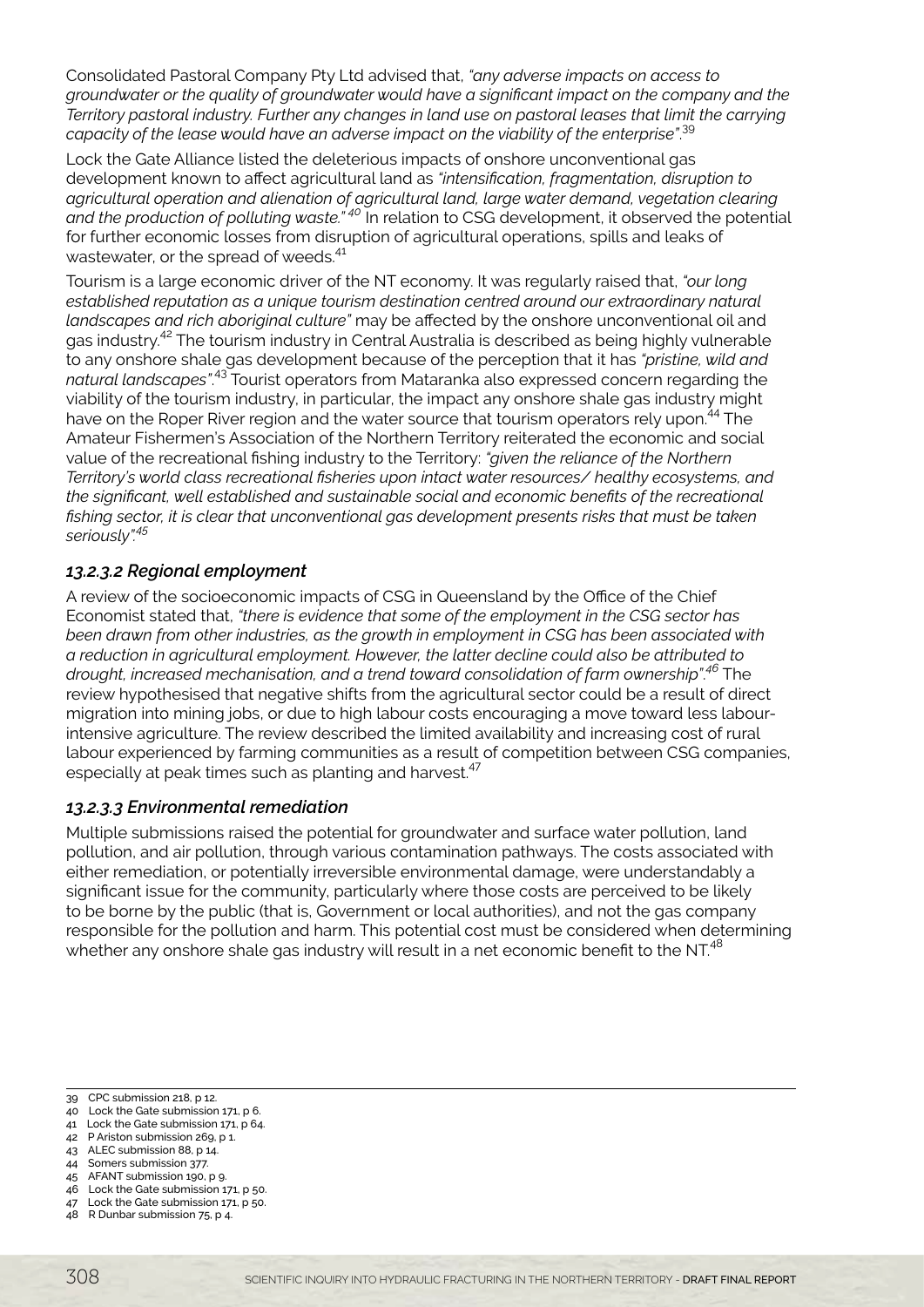# <span id="page-6-0"></span>13.2.4 **Energy security**

Multiple submissions described how the NT's entry into a potentially volatile global gas market could have implications on local electricity prices. According to The Australia Institute, *"potential connections to the chaos of the Eastern Australian market, or expansion of export facilities in Darwin" is "the biggest threat to security of gas supply in the Northern Territory.<sup>49</sup>*

Many submissions referenced the 2016 report *Pipe Dream, A Financial Analysis of the Northern Gas Pipeline* published by the Institute of Energy Economics and Financial Analysis. This report concluded that the *"construction of the North East Gas Interconnector (NEGI) is being proposed at a time in which global liquefied natural gas (LNG) markets are in a glut. The NEGI deal—if it were built—would occur under a monopoly arrangement whose economic benefits, if there are any, would be limited to foreign owners"*. <sup>50</sup> In response, Deloitte argued that the experience of the US suggested that shale and tight energy sources will play a vital role in meeting future demand.

The NTCA proposed that the Panel investigate the merits of a gas reservation policy on behalf of all Territorians to ensure that NT residents have access to clean and affordable gas in the foreseeable future.51 Conversely, other submissions argued that, *"fracking will inhibit investment and growth in the renewables sector".<sup>52</sup>*

# 13.3 Modelling economic impacts of hydraulic fracturing

To meet its Terms of Reference (see Appendix 1) the Inquiry is required to determine the economic risks and impacts of hydraulic fracturing in the NT. The Inquiry therefore engaged an economic consultant, ACIL Allen, to assess the economic risks and impacts of hydraulic fracturing in the NT. The Panel had oversight of all aspects of the consultancy, from preparing the scope of services (see Appendix 17), to approving assumptions and clarifying the update scenarios to be modelled.

This Chapter discusses the modelling process and provides an overview of ACIL Allen's key modelled results from its recently released report, *The Economic Impacts of a Potential Shale Gas Development in the Northern Territory* (at Appendix 16).<sup>53</sup>

It should be noted that all economic modelling involves applying a set of assumptions to quantitative models, and is therefore subject to uncertainty and should be treated with caution. ACIL Allen advises that the modelling undertaken for the Inquiry is subject to higher than usual uncertainty because the development of any onshore shale gas industry in the NT is at a very early stage.

# 13.3.1 **Engaging ACIL Allen**

In April 2017 the Inquiry released a public tender for an economic impact assessment of the potential onshore unconventional gas industry in the NT. The tender documentation required an assessment under the following three scenarios:

- **scenario 1:** (the baseline scenario): where the moratorium on hydraulic fracturing of unconventional shale gas reservoirs remains in place;
- **scenario 2:** the development of the onshore unconventional shale gas industry in the NT; and
- **scenario 3:** the development of unconventional shale gas reservoirs in the Beetaloo Subbasin only.

Also required to be considered were the:

- economic risks associated with the three development scenarios, describing the actual and possible adverse impacts on and risks to the NT economy under the current regulatory regime; and
- the impacts of development on other industries in the NT, such as tourism, agriculture, horticulture and pastoralism.

<sup>49</sup> Australia Institute submission 158, p 3.

<sup>50</sup> Robertson 2016, p 3.

<sup>51</sup> NTCA submission 32, p 2. 52 ALEC submission 88, p 14.

<sup>53</sup> ACIL Allen 2017.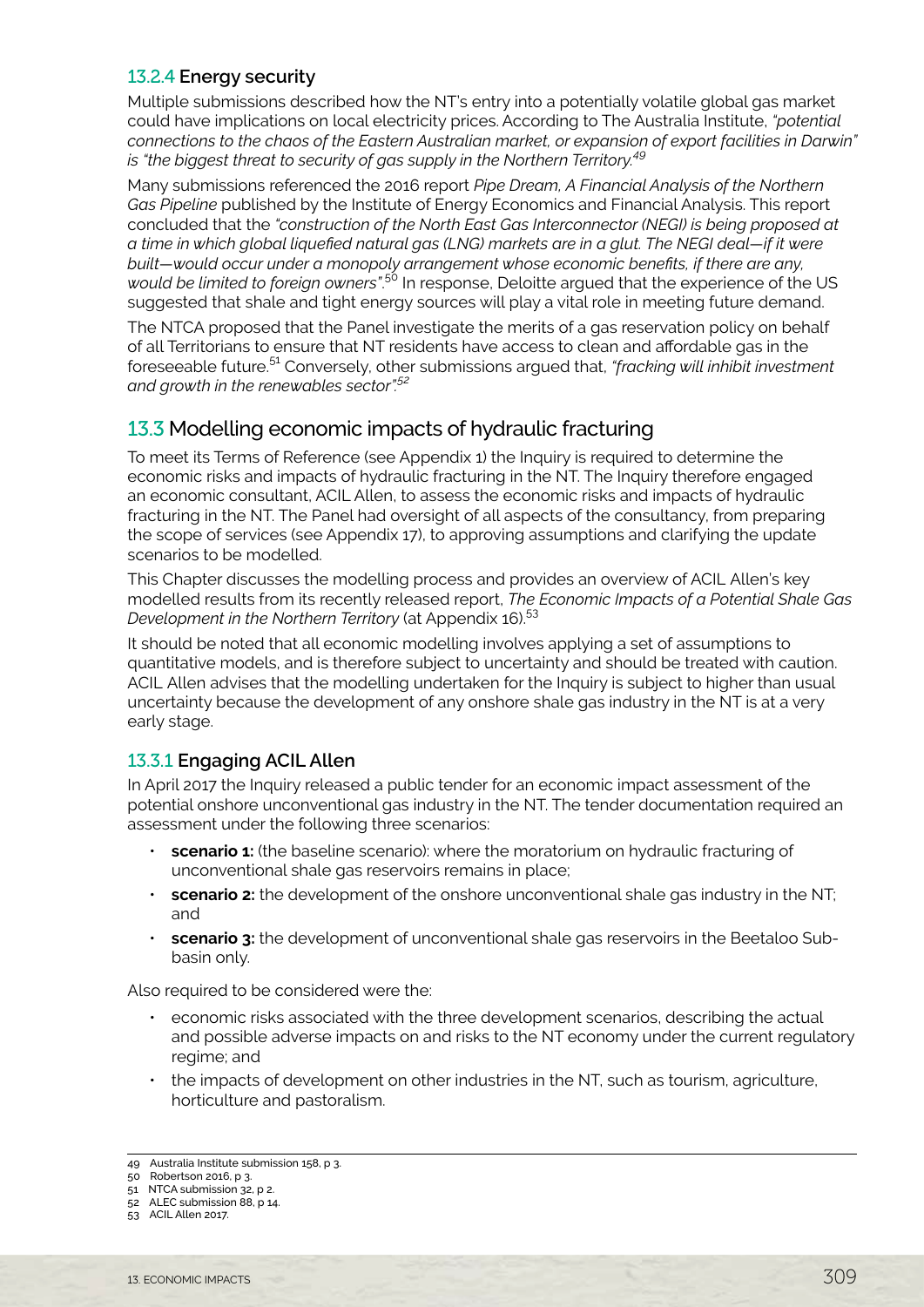Six tenders were submitted and the tenders were carefully assessed against the Northern Territory Procurement framework. The tender was awarded to ACIL Allen. The cost of the tender was \$287,719.

# 13.3.2 **Change to the scope of works**

The development scenario modelling sought to identify what would happen if the moratorium was lifted by the Government. However, it became clear early in the consultancy that there was very limited information regarding the shale resource, given the embryonic stage of shale gas development in the NT. To date there has been one fracture stimulated horizontal well that has been tested in a near-production setting, namely, Origin's Amungee NW-1H well in the Beetaloo Sub-basin. This well has delivered a positive production test result, but significant further testing is required to determine the scale, scope and qualities of any shale gas production potential in this Sub-basin alone, irrespective of the remainder of the NT.

In consultation with the Panel, ACIL Allen modified the initial scope of works to undertake economic modelling on the following development scenarios over a 25-year timeframe:

- **Baseline scenario:** the moratorium remains and nothing changes;
- **Calm scenario:** the moratorium is lifted, but only exploration and appraisal activity occurs for a period of three years and development is found to not be commercially viable;
- **Breeze scenario:** the moratorium is lifted, exploration and appraisal activity occurs and a small-scale development (100 terajoules per day (**TJ/day**)) (or 36.5 PJ per annum) takes place;
- **Wind scenario:** the moratorium is lifted and a moderate-scale (400 TJ/day) (or 146 PJ per annum) development occurs; and
- **Gale scenario:** the moratorium is lifted and a larger-scale (1,000 TJ/day) (or 365 PJ per annum) development occurs.

Given the absence of reliable data regarding the shale resource, the development scenarios make an assumption that the quantity of any onshore unconventional gas is not a constraint, rather, any constraint on the size of any potential development is on the demand side and is contingent on the development of a quantity of gas that can meet certain price points in the market.

In addition to the uncertainty regarding the scale of commercial quality shale gas reserves, ACIL Allen was confronted with a significant challenge in developing a set of underlying assumptions that would allow it to model onshore unconventional gas industry in the NT. Typically, economic modelling is conducted using a project or industry-level financial model. However, the nascent stage of development of a shale gas industry in the NT means that this information was limited and largely held in commercial confidence by potential industry participants.

This scope variation meant ACIL Allen was tasked with completing its economic modelling task using information in respect of, in its assessment, what a shale gas industry could look like in the NT.

It is also important to note that the change in the modelled scenarios meant that the results are 'location agnostic' insofar as they do not relate to development in a particular area, for example, the Beetaloo Sub-basin.

# 13.3.3 **Information challenge**

Typically, economic impact assessment modelling has a sound understanding of key variables such as:

- total commercial gas reserve;
- daily/monthly/yearly production estimates;
- capital and operating expenditure required to produce gas;
- pipeline and other supporting infrastructure requirements;
- overall gas unit costs; and
- a sales plan.

Given the very early stage of any onshore shale gas industry in the Territory, this information was not available to support the modelling.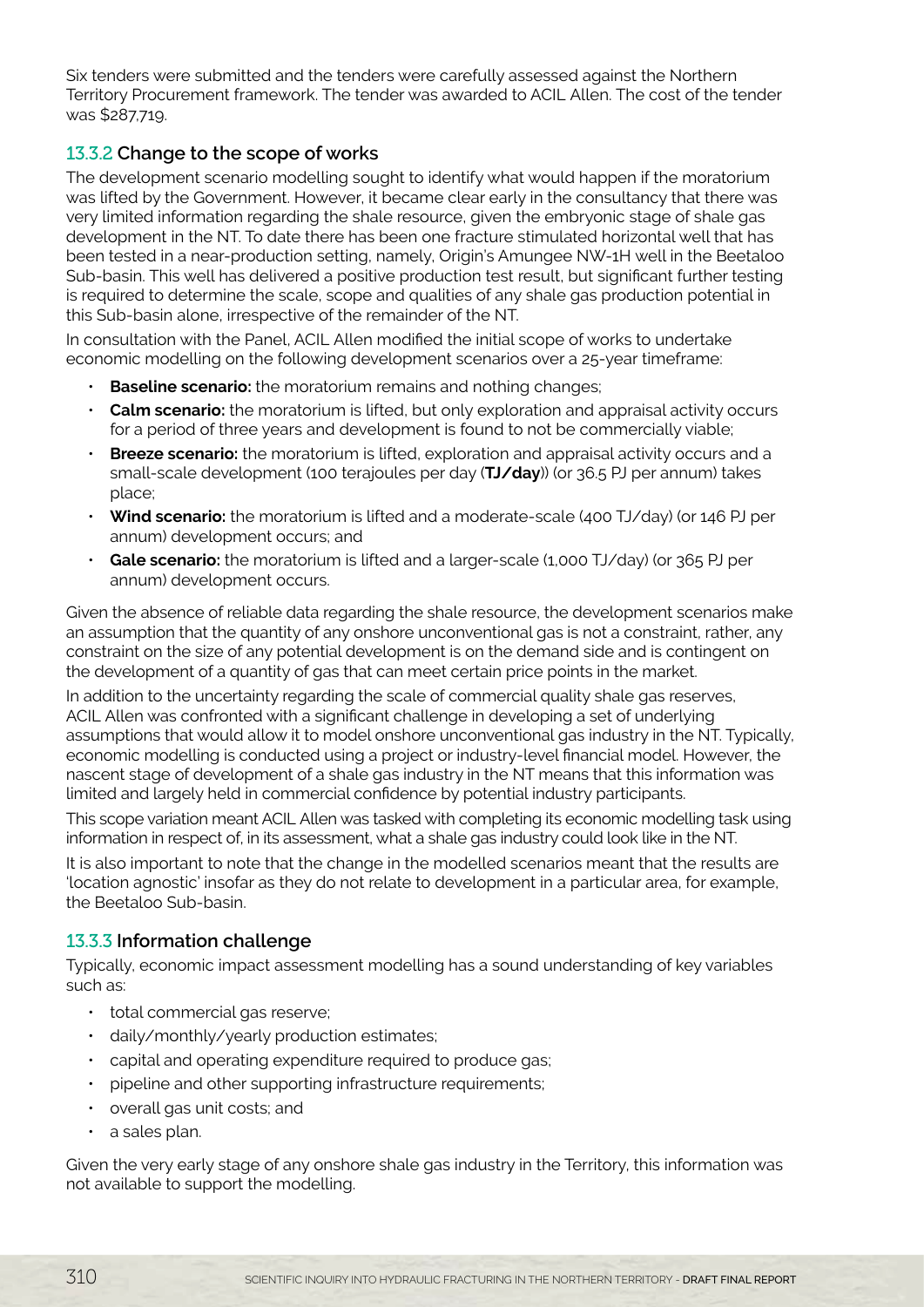To conduct the economic impact assessment modelling, ACIL Allen had to first develop a commercial financial model of an onshore shale gas industry in the NT. This was built using a range of assumptions, and the modelling does not represent an assessment of the commercial viability of an onshore unconventional gas industry development in the NT.

To articulate the potential economic impacts of an onshore unconventional gas industry in the NT, ACIL Allen consulted broadly to develop a set of conservative estimates of what a successful development might look. This included considering:

- the views of the Government, industry, non-gas industry stakeholders, traditional owners, non-government organisations including environmental groups, and representative bodies;
- its own expertise in gas markets and economic modelling;
- the experience of shale gas industry development in analogous regions across the world, particularly the Marcellus Basin shale gas play in Pennsylvania. Both the Marcellus Basin and the Beetaloo Sub-basin plays exhibit similar geological characteristics (assumed to be a mostly dry gas play, a similar shale formation, a similar depth and a similar geology); and
- the latest research, data and insights of shale gas industry economics, including using information from the Marcellus Basin, where more than 2,000 wells are drilled every year.

These estimates were presented to the Panel in July 2017 before modelling commenced.

# 13.3.4 **Modelling process**

Given the lack of information regarding an onshore shale gas industry for the NT, ACIL Allen conducted a cascading series of four modelling activities regarding gas markets, project development and project cash flow. Outputs from these modelling exercises were inputs to the economic impact assessments modelling.

# *13.3.4.1 Gas market modelling*

After setting three scales of development of gas production (Breeze, Wind and Gale), ACIL Allen conducted base level gas market modelling where volumes of gas were offered to the market at \$0.25 incremental prices, starting at \$2/GJ. This modelled market took up a portion (or all) of the gas at that price based on market demand and how competitive the NT gas was. To determine final sales quantities and values, ACIL Allen calculated the revenue maximising sales mix per annum (quantity and price), and adopted this as the target rate of sales for the industry.

# *13.3.4.2 Project development modelling*

Project development modelling was undertaken to understand the production and infrastructure requirements to meet the volume of gas to be placed in the market, using a bespoke shale well production schedule model.

The model required two major inputs: an assumed single average type curve of a hypothetical shale well (different for each scenario) and a series of assumptions regarding the infrastructure required to enable production to occur (wells, pads, gathering pipes, roads, water, camps and labour). This occurred in two streams and involved ACIL Allen creating two hypothetical companies to produce and transport shale gas under the four development scenarios. These hypothetical companies are:

- **ProjectCo:** which explores, appraises and develops the shale gas industry in the NT; and
- **PipelineCo:** which builds, owns and operates new pipeline infrastructure required to facilitate the sale of ProjectCo shale gas to market.

ProjectCo and PipelineCo are separate entities but interact through tariffs paid by ProjectCo to PipelineCo for the provision of pipelines to transport gas to market.

Key project development assumptions in the modelling are:

- **timing:** the development scenario modelling assumes the moratorium is lifted by the end of 2017-18, exploration and appraisal is undertaken in the period to 2019-20, development commences in 2020-21, and production begins in 2021-22;
- **gas quantity:** the volume of gas in situ is not a constraint, but the size of the market is: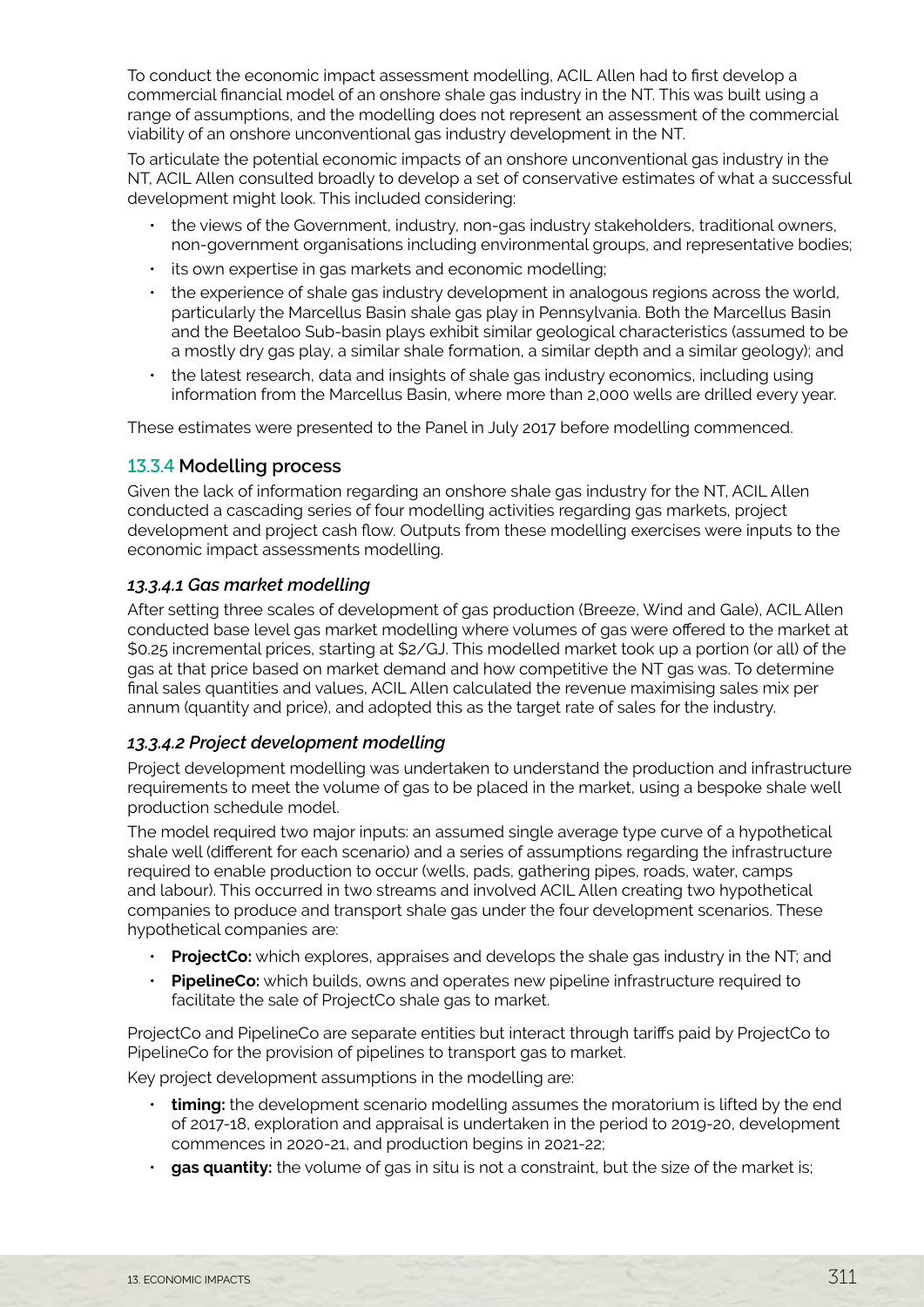- **dry gas:** all gas is 100% 'dry gas', with no higher value hydrocarbons, such as butane, ethane, propane or crude oil, targeted or available for extraction. A 'liquids rich' shale gas play results in a small increase in operating costs and a large increase in potential production revenue. The net effect of a liquids rich development is to significantly improve project economics; and
- **a single, average type curve:** which represents how much gas is produced from a single well at any point in time. ACIL Allen developed a single, average type curve based on advice from potential shale gas operators, information from similar fields in the USA and the Government. A typical shale gas type curve is a hyperbolic decline function, where the production of a well in the first period (typically reported in months) is very high relative to the average monthly production over the life of the well. A well's production declines rapidly from this initial production rate and continues to produce for a long period of time at very low levels.

These requirements are sensitive to well production, and ACIL Allen built an average type curve for production wells under each development scenario where gas production occurs based on assumptions regarding:

- **initial production rate:** the volume of gas produced in the first month of the well's life;
- **decline rate:** the speed in which the well's production declines per month;
- **estimated ultimate recovery:** the ultimate volume of gas that will be extracted from the well over its useful life; and
- **well life:** the useful production life of each well.

The parameters of ACIL Allen's development type curve assumptions are reported in **Table 13.1**.

| Scenario      | <b>Initial</b><br>Production<br>(mmscf/month) | <b>Decline</b><br>exponent | Decline rate<br>(% per month) | <b>EUR</b><br>(Petajoules per<br>well) | <b>Well life</b><br>(years) |
|---------------|-----------------------------------------------|----------------------------|-------------------------------|----------------------------------------|-----------------------------|
| <b>Breeze</b> | 160                                           | 1.0                        | 5.3%                          | 8.4                                    | 20                          |
| Wind          | 160                                           | 1.0                        | 3.8%                          | 10.6                                   | 20                          |
| Gale          | 240                                           | 1.0                        | 5.4%                          | 12.7                                   | 20                          |

**Table 13.1:** ACIL Allen type curve assumptions. Source: ACIL Allen.<sup>54</sup>

This information was then used to estimate, for each development scenario where gas production occurs, a drilling schedule of how many wells would need to be built and when. The drilling scenario informed the need for well pads, roads, pipelines, labour and worker camps. The cost estimates to deliver infrastructure requirements were based on ACIL Allen's research and stakeholder feedback (see Chapters 5 and 6 of ACIL Allen's report at Appendix 16). Key elements of the project development include:

- to facilitate development and send gas to market, additional transmission pipeline infrastructure must be built. PipelineCo must build, own and operate all pipeline infrastructure for industry development;
- explicit development costs are included for wells/pads (drilling, roads, gathering pipelines and work camps);
- there are assumed 'learnings' where ProjectCo is able to reduce its cost per drilling operation over time (and therefore, cost per GJ of gas extracted) through repetition and incremental improvement;
- labour inputs by activity;
- pipeline specification and tariffs; and
- debt-to-equity ratio and debt terms, payments to Aboriginal landholders and pastoralists, government charges, local content and key macroeconomic variables.

<sup>54</sup> ACIl Allen 2017, p 38.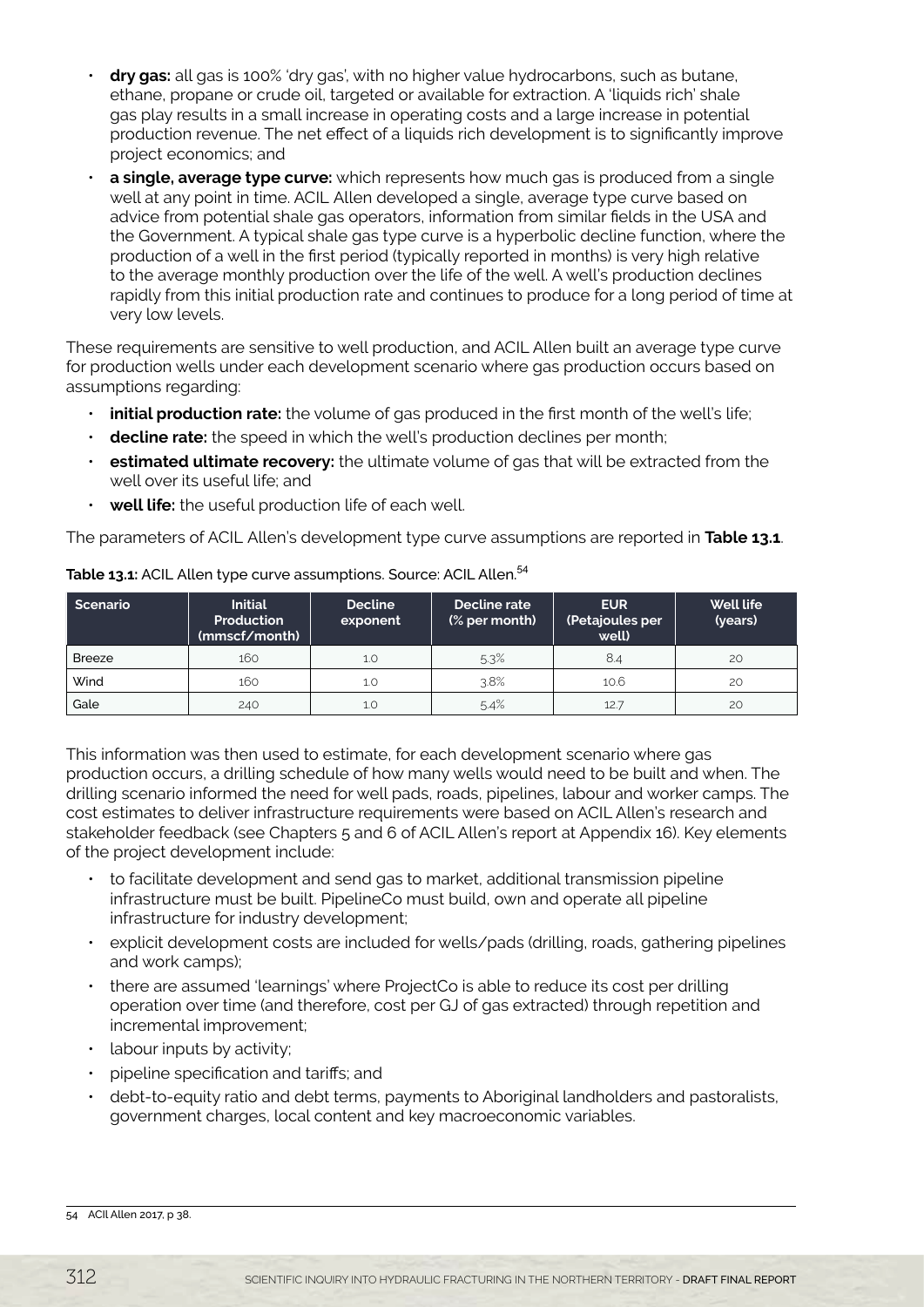Many stakeholders in ACIL Allen's consultations identified that water consumption associated with hydraulic fracturing could have negative economic and social impacts in the NT. ACIL Allen has used water consumption assumptions that are considered an upper limit of water used for hydraulic fracturing activities. In doing so, ACIL Allen has assumed that there is no water recycling in its industry development scenarios, whereas gas companies in submissions to the Panel have assumed a recycling factor of 30-50% of water used for fracture stimulation. Based on current Government policy settings, ACIL Allen has assumed, as it was instructed by the Inquiry to do, that there is no cost associated with water use (but see the discussion and recommendations in relation to charging for water in Chapter 7).

#### *13.3.4.3 Project cash flow modelling*

ACIL Allen developed a cash flow model to estimate financial flows. The modelling suggests that:

- under the **Breeze scenario**, there will be an initial rate of 33.4 TJ/day ramping up to 90 TJ/ day in 2034 (and less than the 100 TJ/day target);
- under the **Wind scenario**, the maximum amount of gas that is sold is 315 TJ/day (less than the 100 TJ/day target). The majority of the gas is sold into the east coast market, and this requires the development of additional gas pipeline infrastructure;
- under the **Gale scenario**, the volume of gas and economies of scale in production mean NT gas is more competitive in east coast markets and as a feedstock for the production of liquefied natural gas, with production reaching 1,000 TJ/day by 2034.

The results of the financial modelling formed the basis for inputs to the economic impact assessment modelling.

#### *13.3.4.4 Economic impact assessment modelling*

Summary inputs and outputs of the ProjectCo and PipelineCo cash flow modelling were converted to a national accounting framework and processed through ACIL Allen's *TasmanGlobal* computable general equilibrium (**CGE**) model.55 The four development scenarios were compared to the Baseline assessment of the future growth of the NT economy, to produce estimates of the potential economic impacts of each development scenario.

<sup>55</sup> CGE economic models use economic data to estimate how an economy might respond to changes in policy, technology, or other external factors. CGE models are dynamic, and use elasticities to model how the response to an economic shock might change over time.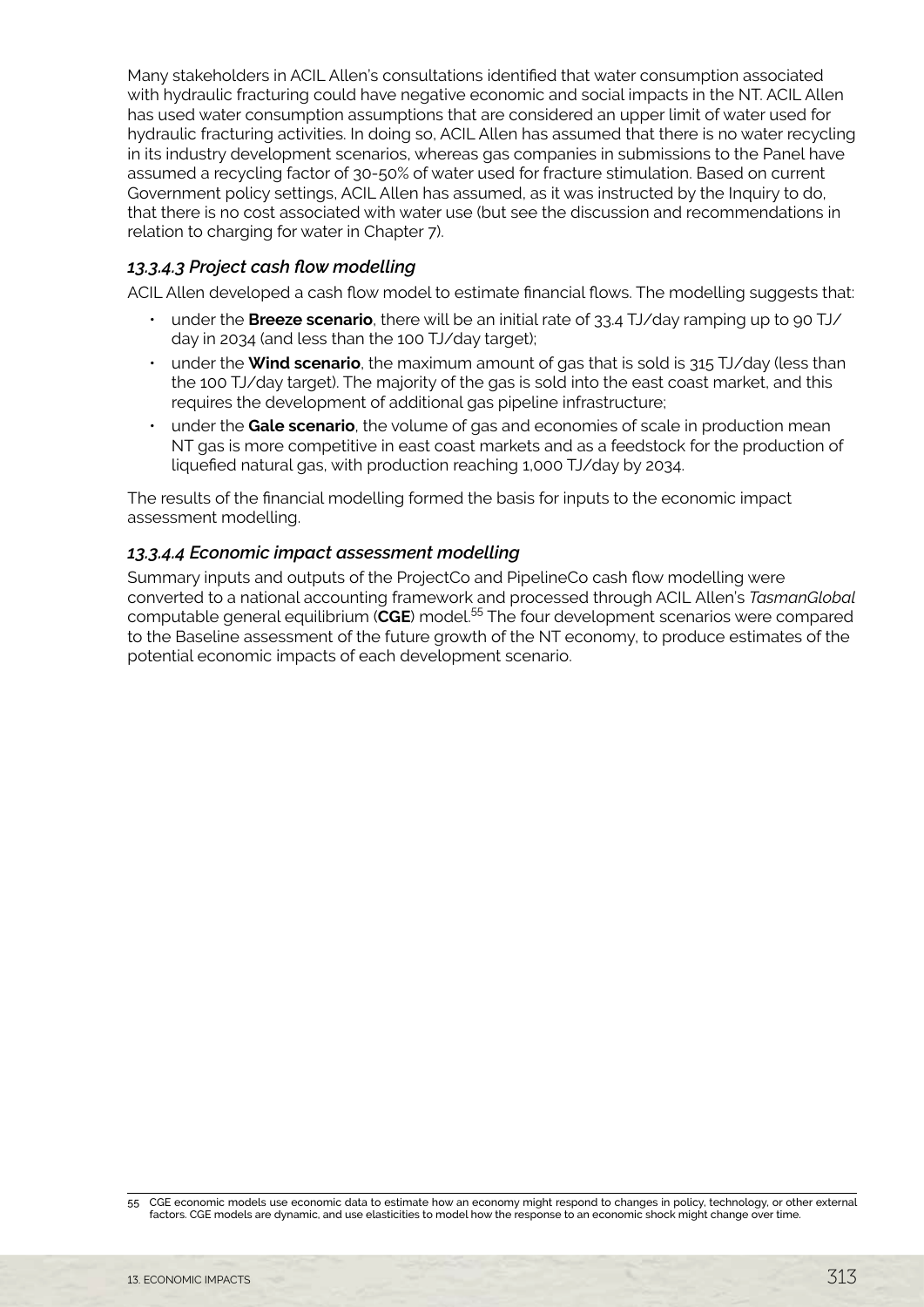# <span id="page-11-0"></span>13.4 Economic impact assessment results

ACIL Allen used its in-house *TasmanGlobal* CGE model to model economic impacts of the development of any onshore shale gas industry in the NT. In line with the scope of works, modelling outputs are presented for three regions: the NT, the rest of Australia, and Australia. This was undertaken for the following macroeconomic variables:

- **real income:** which is a measure of the income that is available for consumption or saving after adjusting for inflation. It is a measure of economic welfare. Real income accrues to the owners (and taxers) of land, labour and capital. As such, if capital is sourced from interstate or overseas, real income growth attributable to this capital is reported as accruing to the source of that capital (that is, interstate or overseas) and not reported as real income growth in the NT. Similarly, for taxation, revenue will be allocated to the jurisdiction that receives the revenue;
- **real output:** which is a measure of value adding that occurs in the geographic area of an economy (for example, the NT or Australia) after accounting for changes in the prices of goods and services produced, and essentially comprises salaries paid to employees and profits accruing to businesses. Real output is often referred to as 'the economy', 'Gross State Product (**GSP**)' for the NT or 'Gross Domestic Product (**GDP**)' for Australia. Unlike real income, where the added value is attributed to the source of the input (for example, capital or labour), real output captures the added value that occurs in the region, irrespective of the source of the inputs;
- **real final demand:** which is a measure of the value of goods and services consumed in an economy, irrespective of where those goods and services are produced;
- **real employment:** which is full time equivalent employment. An FTE of 1.0 is equivalent to a full time worker, while an FTE of 0.5 signals half a full workload;
- **real population:** which is the resident population; and
- **real taxation:** which is taxation accruing, separately, to the NT and Commonwealth.

The economic impact assessment was run under five scenarios: the Baseline scenario and the four development scenarios which represent deviations from the Baseline scenario. **Table 13.2** reports key metrics for the Calm, Breeze, Wind and Gale development scenarios.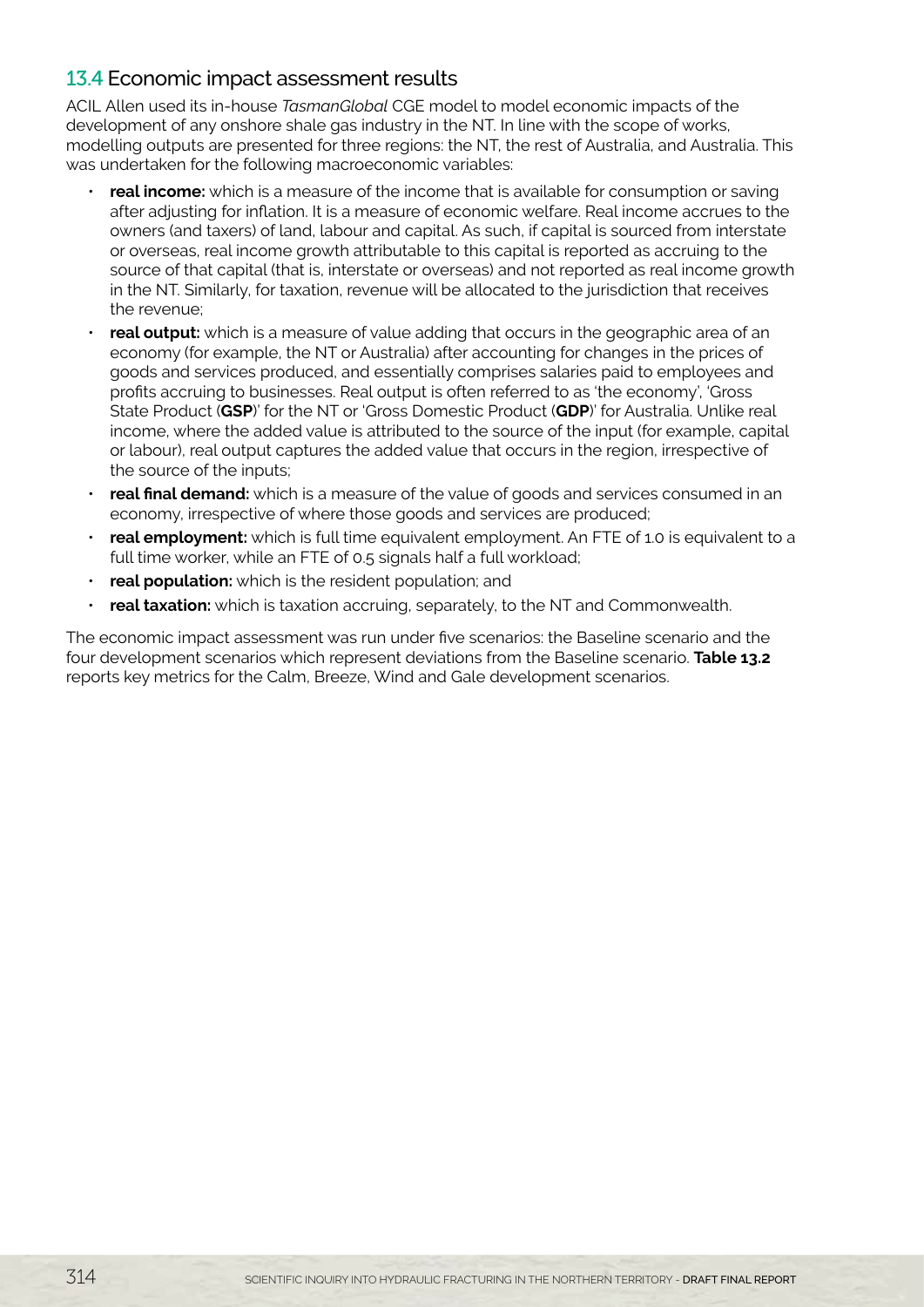**Table 13.2:** Summary of economic impact assessment results for Calm, Breeze, Wind and Gale. Source: ACIL Allen.

|                               | <b>CALM</b>        |               | <b>BREEZE</b>                             |                          | <b>WIND</b>       |                | <b>GALE</b>       |                  |  |
|-------------------------------|--------------------|---------------|-------------------------------------------|--------------------------|-------------------|----------------|-------------------|------------------|--|
|                               | <b>Total</b>       | Average       | <b>Total</b>                              | Average                  | <b>Total</b>      | Average        | <b>Total</b>      | Average          |  |
| <b>REAL INCOME</b>            |                    |               |                                           |                          |                   |                |                   |                  |  |
| Northern Territory            | \$35.2m            | \$1.4m        | \$937.2m                                  | \$36.0m                  | \$2,818.1m        | \$108.4m       | \$5,777.5m        | \$222.2m         |  |
| Rest of Australia             | $-$15.4m$          | $-50.6m$      | \$3,339.9m                                | \$128.5m                 | \$9,120.0m        | \$350.8m       | \$12,508.8m       | \$481.1m         |  |
| <b>Total Australia</b>        | \$19.8m            | \$0.8m        | \$4,277.2m                                | \$164.5m                 | \$11,938.1m       | \$459.2m       | \$18,286.3m       | \$703.3m         |  |
|                               | <b>REAL OUTPUT</b> |               |                                           |                          |                   |                |                   |                  |  |
| Northern Territory            | \$4.1m             | \$0.2m        | \$5,107.9m                                | \$196.5m                 | \$12,126.1m       | \$466.4m       | \$17.534.7m       | \$674.4m         |  |
| Rest of Australia             | $-$12.2m$          | $-50.5m$      | \$406.5m                                  | \$15.6m                  | \$3,011.7m        | \$115.8m       | \$1,732.1m        | \$66.6m          |  |
| <b>Total Australia</b>        | $-$8.2m$           | $-$0.3m$      | \$5,514.4m                                | \$212.1m                 | \$15,137.8m       | \$582.2m       | \$19,266.9m       | \$741.0m         |  |
|                               |                    |               |                                           | <b>REAL FINAL DEMAND</b> |                   |                |                   |                  |  |
| Northern Territory            | \$539.1m           | \$20.7m       | \$3,277.7m                                | \$126.1m                 | \$8,851.0m        | \$340.4m       | \$16,173.7m       | \$622.1m         |  |
| Rest of Australia             | $-$19.7m$          | $-50.8m$      | \$2,042.2m                                | \$78.5m                  | \$7,869.6m        | \$302.7m       | \$11,320.7m       | \$435.4m         |  |
| <b>Total Australia</b>        | \$519.4m           | \$20.0m       | \$5,319.9m                                | \$204.6m                 | \$16,720.6m       | \$643.1m       | \$27,494.4m       | \$1,057.5m       |  |
|                               |                    |               | <b>REAL EMPLOYMENT (FTEs)</b>             |                          |                   |                |                   |                  |  |
| Northern Territory            | 119                | 5             | 2,145                                     | 82                       | 6,559             | 252            | 13,611            | 524              |  |
| Rest of Australia             | $-119$             | $-5$          | $-2,145$                                  | -82                      | $-6,559$          | $-252$         | $-13,611$         | $-524$           |  |
| <b>Total Australia</b>        | o                  | o             | $\circ$                                   | $\circ$                  | $\circ$           | $\circ$        | $\circ$           | o                |  |
|                               |                    |               | <b>REAL EMPLOYMENT BY INDUSTRY (FTES)</b> |                          |                   |                |                   |                  |  |
| Agriculture                   | $-2$               | $\circ$       | 103                                       | $\overline{4}$           | 345               | 13             | 1,023             | 39               |  |
| Mining                        | $-10$              | $\circ$       | $-265$                                    | $-10$                    | $-843$            | $-32$          | $-1,722$          | $-66$            |  |
| Petroleum                     | $-1$               | $\circ$       | 910                                       | 35                       | 2,384             | 92             | 4,384             | 169              |  |
| Manufacturing                 | $-24$              | $-1$          | $-100$                                    | $-4$                     | $-56$             | $-2$           | $-18$             | $-1$             |  |
| Electricity and<br>water      | $-1$               | $\circ$       | $-19$                                     | $-1$                     | -34               | $-1$           | $-62$             | $-2$             |  |
| Transport services            | 57                 | $\mathbf{Z}$  | 253                                       | 10                       | 765               | 29             | 1,511             | 58               |  |
| Construction<br>services      | 17                 | $\mathbf{1}$  | 141                                       | 5                        | 671               | 26             | 1,538             | 59               |  |
| Retail and<br>wholesale trade | 71                 | 3             | 526                                       | 20                       | 1,437             | 55             | 2,850             | 110              |  |
| Government<br>services        | 18                 | $\mathbf{1}$  | 462                                       | 18                       | 1,461             | 56             | 2,985             | 115              |  |
| Other services                | $-6$               | $\circ$       | 133                                       | 5                        | 429               | 17             | 1,124             | 43               |  |
| Total industry<br>employment  | 119                | 5             | 2,145                                     | 82                       | 6,559             | 252            | 13,611            | 524              |  |
|                               |                    |               |                                           | <b>REAL POPULATION</b>   |                   |                |                   |                  |  |
| Northern Territory            | 262<br>persons     | 10<br>persons | 5,061<br>persons                          | 195<br>persons           | 15,480<br>persons | 595<br>persons | 32,252<br>persons | 1,240<br>persons |  |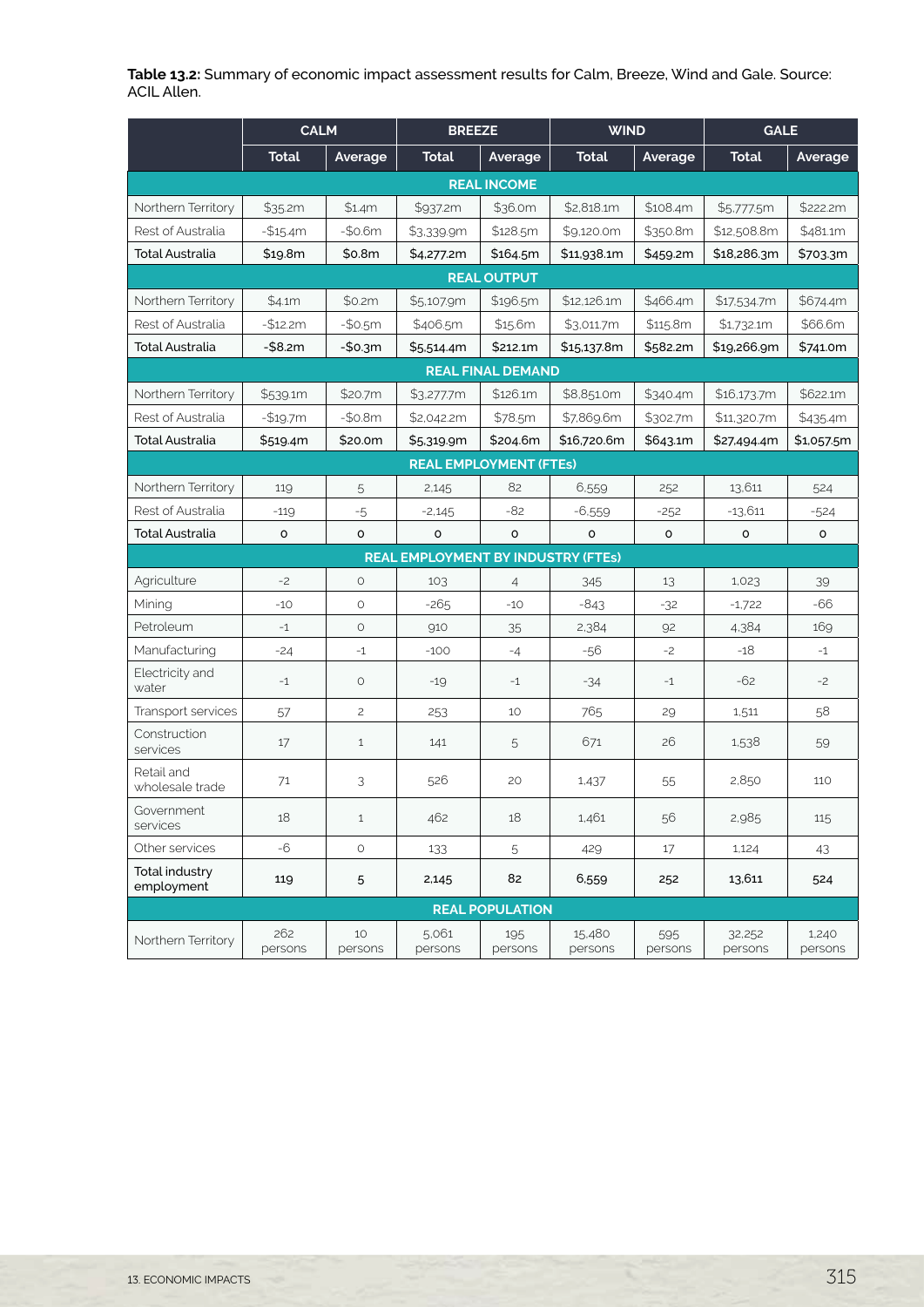#### **Table 13.2:** *Continued*

|                                    | <b>CALM</b>          |         | <b>BREEZE</b> |         | <b>WIND</b>  |          | <b>GALE</b>  |            |  |  |
|------------------------------------|----------------------|---------|---------------|---------|--------------|----------|--------------|------------|--|--|
|                                    | <b>Total</b>         | Average | <b>Total</b>  | Average | <b>Total</b> | Average  | <b>Total</b> | Average    |  |  |
|                                    | <b>REAL TAXATION</b> |         |               |         |              |          |              |            |  |  |
| <b>NORTHERN TERRITORY</b>          |                      |         |               |         |              |          |              |            |  |  |
| Payroll tax                        | \$3.5m               | \$0.1m  | \$74.8m       | \$2.9m  | \$227.2m     | \$8.7m   | \$288.2m     | \$11.1m    |  |  |
| Royalties                          | \$0.0m               | \$0.0m  | \$309.2m      | \$11.9m | \$894.6m     | \$34.4m  | \$1,793.8m   | \$69.0m    |  |  |
| Derived GST                        | \$8.7m               | \$0.3m  | \$372.9m      | \$14.3m | \$972.7m     | \$37.4m  | \$1,640.2m   | \$63.1m    |  |  |
| <b>Total Northern</b><br>Territory | \$12.2m              | \$0.5m  | \$757.0m      | \$29.1m | \$2,094.4m   | \$80.6m  | \$3,722.2m   | \$143.2m   |  |  |
| <b>COMMONWEALTH</b>                |                      |         |               |         |              |          |              |            |  |  |
| Direct profits<br>based tax        | \$0.0m               | \$0.0m  | \$162.3m      | \$6.2m  | \$602.1m     | \$23.2m  | \$935.8m     | \$36.0m    |  |  |
| Other federal<br>profits based tax | \$36.6m              | \$1.4m  | \$988.8m      | \$38.0m | \$3,437.5m   | \$132.2m | $-$136.5m$   | $-$ \$5.3m |  |  |
| Other state and<br>federal tax     | \$4.5m               | \$0.2m  | \$154.4m      | \$5.9m  | \$541.7m     | \$20.8m  | \$950.2m     | \$36.5m    |  |  |
| Total<br>Commonwealth              | \$41.1m              | \$1.6m  | \$1,305.4m    | \$50.2m | \$4,581.3m   | \$176.2m | \$1,749.5m   | \$67.3m    |  |  |
| <b>Total Australia</b>             | \$53.3m              | \$2.0m  | \$2,062.4m    | \$79.3m | \$6,675.7m   | \$256.8m | \$5,471.6m   | \$210.4m   |  |  |

The economic impact assessment modelling suggests that there will be limited impact on sectors outside of any onshore shale gas industry and its supply chain. Significantly, the relatively modest labour requirement of any onshore shale gas industry means there is limited crowding out in the NT labour market as industries compete for the same labour.<sup>56</sup>

In addition, any onshore shale gas industry is likely to disturb a small surface area relative to the size of the NT (estimated 67 km<sup>2</sup> for Breeze, 232 km<sup>2</sup> for Wind and 476 km<sup>2</sup> for Gale) compared with the NT's total land area of 1,421,000 km<sup>2</sup>. This means that the impact of any onshore shale gas industry on other key NT industries is likely to be minimal in terms of land use. It does not suggest land use impacts will be non-existent, rather it implies that, depending on the type of existing use, there may be scope to readily mitigate impacts.

# 13.4.1 **Baseline scenario**

In the Baseline scenario, the hydraulic fracturing moratorium remains in place, and key macroeconomic variables return to their long run averages following the one-off impacts of Ichthys-related construction and subsequent increase in LNG export values as production commences (that is, there will be a step change to a new higher value of exports but in annual percentage change terms, this will be represented as a one-off).

ACIL Allen's Baseline modelling projects that the NT's real output (the value adding that occurs in the NT reported as the accumulated value of wages and profits to produce goods and services in the economy) will grow by an average of 2.9% per annum over the 25-year modelled period (2018-43). Growth in real output is forecast at 8% in 2019 as the Ichthys LNG production exports lift. Beyond this initial spike, the real output growth rate is static to 2028, before annual growth rates start to weaken. Employment growth averages 1% per annum over the 25-year modelled period. It falls in the short term as the construction phase of the Ichthys LNG project nears completion.

Following the ramp up of the Ichthys LNG project, ACIL Allen forecasts that there will be a period of slightly above average growth through the 2020s as the Territory's aquaculture and horticulture industries grow faster than the rest of the economy and the Government's *10 Year Infrastructure Plan* is carried out. The impact on NT real output of any new offshore gas development to backfill Darwin LNG<sup>57</sup> is limited because the majority of infrastructure construction and supplies and

<sup>56</sup> ACIL Allen 2017, p 136.

<sup>57</sup> Construction of the Darwin LNG plant commenced in June 2003, with the plant being officially commissioned in January 2006. Gas is sent by a 502 km pipeline from the Bayu-Undan field to the plant at Wickham Point, where it is converted into LNG for sale to Tokyo Gas and JERA (a joint venture between Tokyo Electric and Chubu Electric) in Japan. The facility has the capacity to process 3.7 million tonnes of LNG per annum.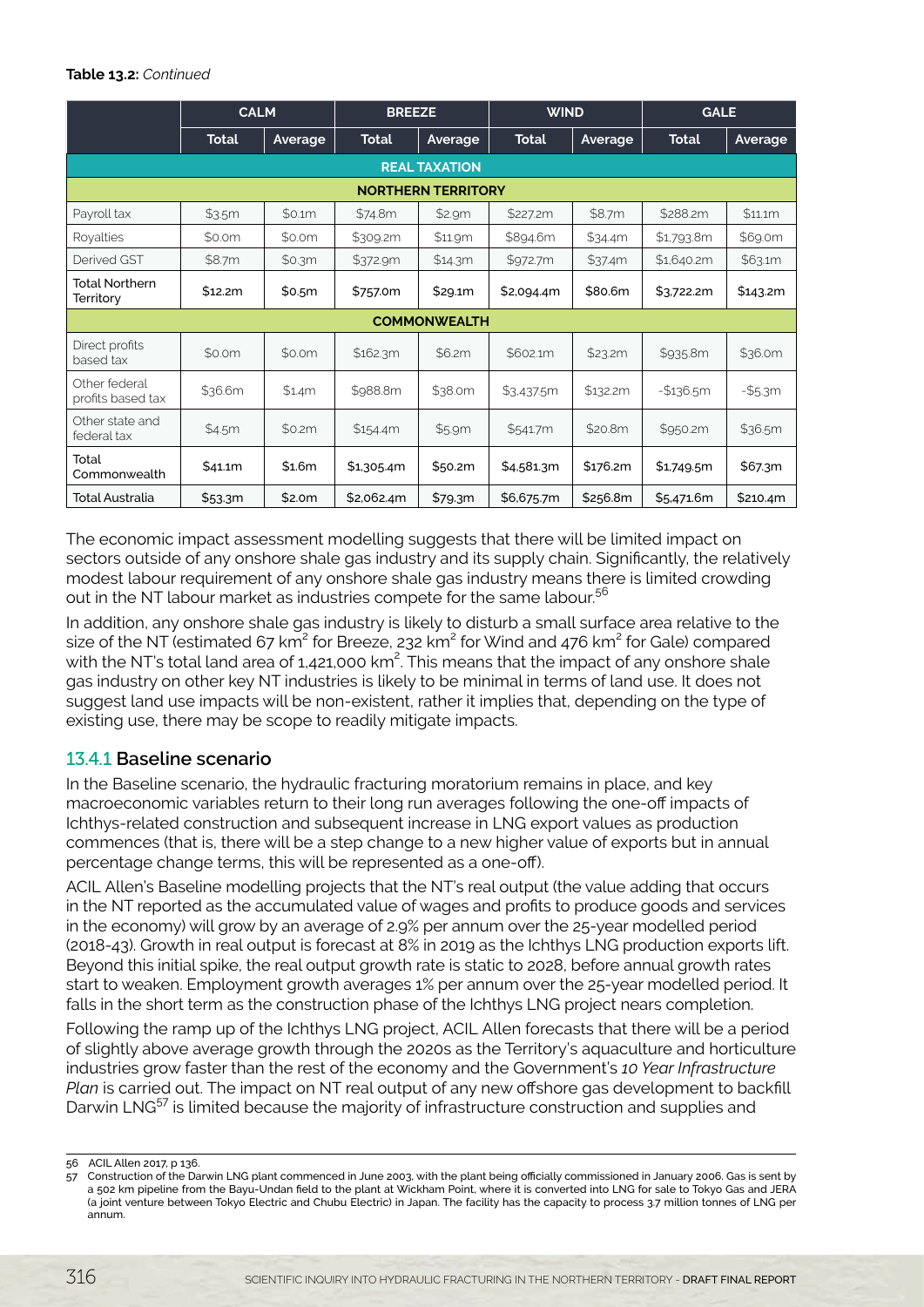services for an offshore development will be imported.

Beyond the 2020s, ACIL Allen projects that the NT economy will grow in line with population, labour force participation and productivity growth. Real output is projected to grow from a \$23.4 billion economy in 2018 to a \$47.9 billion in 2043.

#### 13.4.2 **Calm scenario**

In the Calm scenario, ProjectCo undertakes a three-year exploration and appraisal program but fails to progress any further because no commercial quality onshore shale gas reserve is discovered. It is assumed that the moratorium has been lifted, but operators walk away as it is not seen to be commercially viable.

The Calm scenario is also the basis for the first four years of the development scenarios where gas production occurs (Breeze, Wind and Gale), but instead of the assumption that no commercial quality shale gas reserve is discovered, it is assumed that commercial reserves are discovered for those three development scenarios where gas production occurs.

Under the Calm scenario, real final demand (the value of goods and services consumed in the NT) is estimated to increase by \$539 million over the 25-year modelled period, with all of this occurring in the four-year appraisal period. Real output (the value adding that occurs in the NT, which is essentially the value of wages and profits in the economy) is estimated to increase by only \$4.1 million because the vast majority of inputs in this early stage are assumed to be imported to the NT. Real income impacts are minimal at only \$20 million over the 25-year modelled period. Over the 25-year modelled period, 119 direct and indirect FTEs will be created in the NT, all in the period to 2021. The NT also collects an additional \$12.2 million in taxation revenue, and the Commonwealth collects an additional \$41.1 million in taxation revenue over the 25-year modelled period, with all of this occurring in the period to 2021.

#### 13.4.3 **Breeze scenario**

In the Breeze scenario, it is assumed that the moratorium on hydraulic fracturing is lifted at the end of 2017-18, that exploration and appraisal occurs in the period from 2018 to 2021, and that shale gas production commences in 2021-22. At the end of 2020-21, the facilities required to link to the Amadeus Gas Pipeline have been built and linked to the east coast market by the Northern Gas Pipeline (**NGP**). Gas is produced at an initial rate of 33.4 TJ/day in 2022, increasing to 90 TJ/ day in 2034.

In this scenario, the development of an onshore unconventional gas industry has a significant impact on real income, which is a measure of economic welfare (or purchasing capacity), in both the NT and, most notably, in the rest of Australia. The real income impact of any onshore shale gas industry is largely accrued through the profits generated by the industry once it is operational, which also determines the level of profits based taxation paid by that industry. Overall, the majority of the real income impact of the development under the Breeze scenario is transferred from the NT to the rest of Australia. This is in the form of Commonwealth taxes (income tax, company tax and royalties), and because the equity ownership of the industry is assumed to be largely on the east coast of Australia (that is, because it is assumed the capital investment to develop the industry is largely sourced from the rest of Australia, modelled real income returns associated with this investment are allocated back to the rest of Australia).

The real income impact in Australia is estimated to be \$3.34 billion over the 25-year modelled period at an average of \$128.5 million per annum. In the NT, the real income impact is estimated to be \$937 million over the 25-year modelled period at an average of \$36 million per annum. Real income impacts in the NT are realised through increased employment and a redistribution of additional taxation payments to the Commonwealth being distributed back to the Government. Modelled royalty and payroll tax payments made to the Government, and payments made to pastoralists and Aboriginal landholders also contribute to the real income impact in the Territory.

Under the Breeze scenario, real final demand in the NT is estimated to increase by \$3.3 billion over the 25-year modelled period (at an average of \$126.1 per annum), with real output estimated to increase by \$5.1 billion (at an average of \$196.5 per annum over the 25-year modelled period). Real output is expected to increase over the modelled period consistent with increases in the level of production.

The Breeze scenario is estimated to create an additional 2,145 direct and indirect FTE jobs, at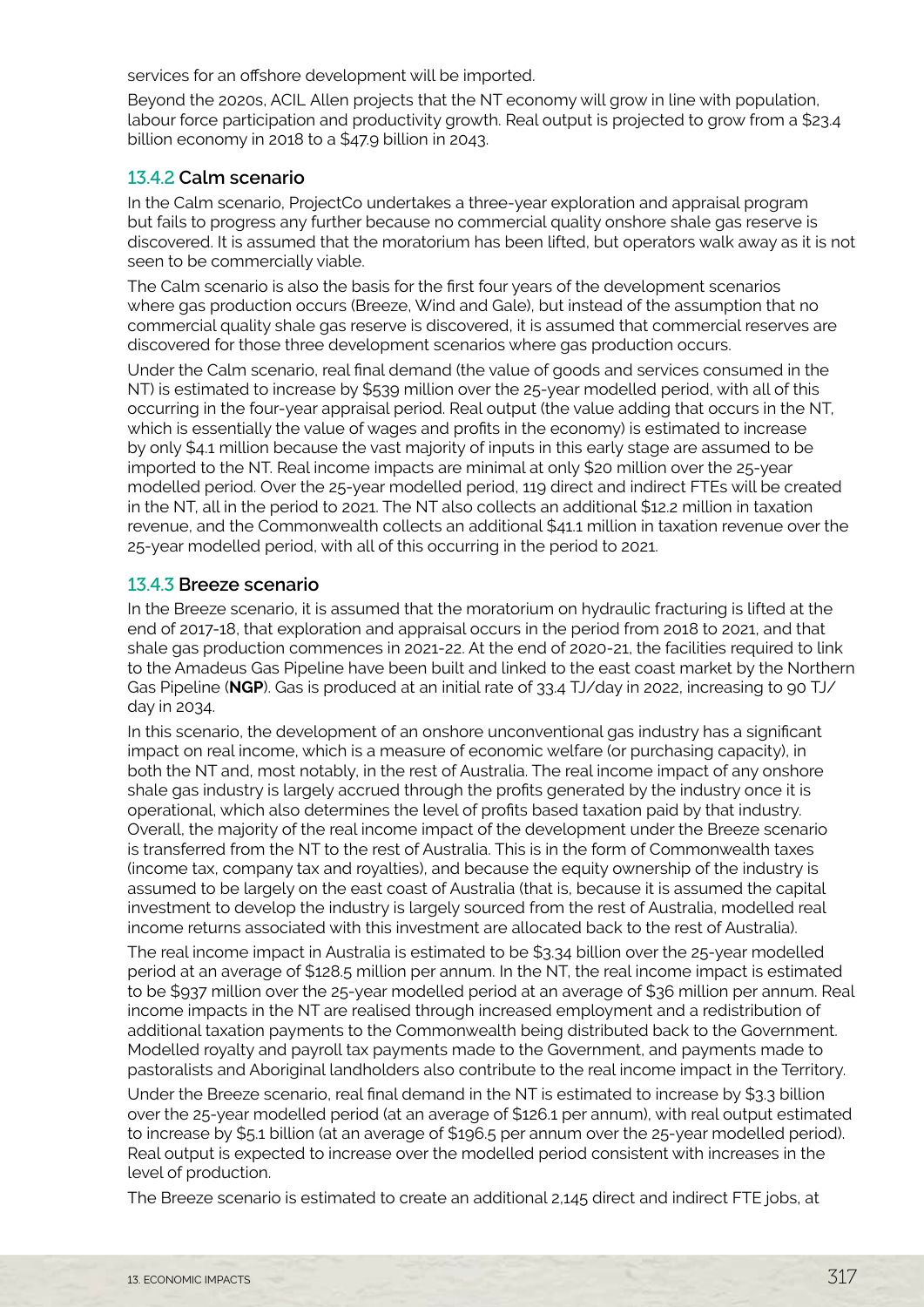an average rate of 82 FTE jobs per annum, and support an aggregate population growth of 5,061 persons, or an additional 195 persons per year. Over the modelled period, the NT collects an additional \$757 million in real tax revenue (at an average of \$29.1 million per annum over the 25-year modelled period), which includes \$309.2 million in additional royalties, and the Commonwealth collects an additional \$1.31 billion in tax receipts.

Information on the modelled impact of the Breeze scenario on a range of economic variables is reported in **Table 13.1**.

# 13.4.4 **Wind scenario**

In the Wind scenario, the target production rate increases to 400 TJ/day, with the majority of gas being placed into the east coast market, and requiring additional pipeline infrastructure to be developed as the capacity of the existing NGP is reached. The following investment into transmission gas pipelines is assumed to occur:

- tie into Amadeus pipeline;
- Amadeus duplication;
- NGP duplication; and
- Carpentaria Gas Pipeline duplication.

The real final demand impact in the Territory under the Wind scenario is largely accrued through the investment needed to fund any onshore shale gas industry's capital requirements and the additional investment needed for transmission gas pipelines. For the rest of Australia, the impact largely results from the household consumption impacts that accrue from rising real incomes resulting from the development, as well as further investment in transmission gas pipelines in eastern Australia.

Similar to the Breeze scenario, the Wind scenario has a significant impact on real income, in both the NT and the rest of Australia. The real income impact in Australia is estimated to be \$9.12 billion over the 25-year modelled period at an average of \$350.8 million per annum. In the NT, the real income impact is estimated to be \$2.82 billion over the 25-year modelled period at an average of \$108.4 million per annum.

Under the Wind scenario, real final demand in the NT is estimated to increase by \$8.85 billion over the 25-year modelled period (at an average of \$340.4 per annum), with real output estimated to increase by \$12.13 billion (at an average of \$466.4 per annum over the 25 year period). Real output is expected to change in line with levels of production.

The Wind scenario is estimated to create 6,559 additional FTE jobs over 25 years, at an average rate of 252 FTE jobs per annum, and support an aggregate population growth of 15,480 persons, or an additional 595 persons per year. Over the 25-year modelled period the Government collects an additional \$2.09 billion in real taxation revenue (at an average of \$80.6 million per annum over the 25-year modelled period), which includes \$894.6 million in additional royalties, and the Commonwealth collects an additional \$4.58 billion in tax receipts.

Information on the modelled impact of the Wind scenario on a range of economic variables is reported in **Table 13.1**.

# 13.4.5 **Gale scenario**

In the Gale scenario, it is assumed that the onshore shale gas industry has the volume of reserves and competitive production to enable it to progressively replace the offshore Bayu-Undan field as the gas feedstock for Darwin LNG, allowing Darwin LNG to continue to produce LNG at current volumes beyond 2022-23. This necessitates investment to expand the Amadeus Gas Pipeline to allow more gas to flow north to Darwin LNG.

For the economic modelling, it is assumed that Darwin LNG will continue to produce LNG at its current rate with or without gas from any onshore shale gas industry. In the Baseline scenario where the hydraulic fracturing moratorium stays in place, it is assumed that a new offshore development occurs and this gas backfills Darwin LNG. This is a critical assumption because it means that there is no incremental value associated with LNG production attributable to an onshore shale gas industry. The incremental value is the change to the production profile, profitability and local content of gas required to backfill Darwin LNG in an onshore scenario versus an offshore scenario.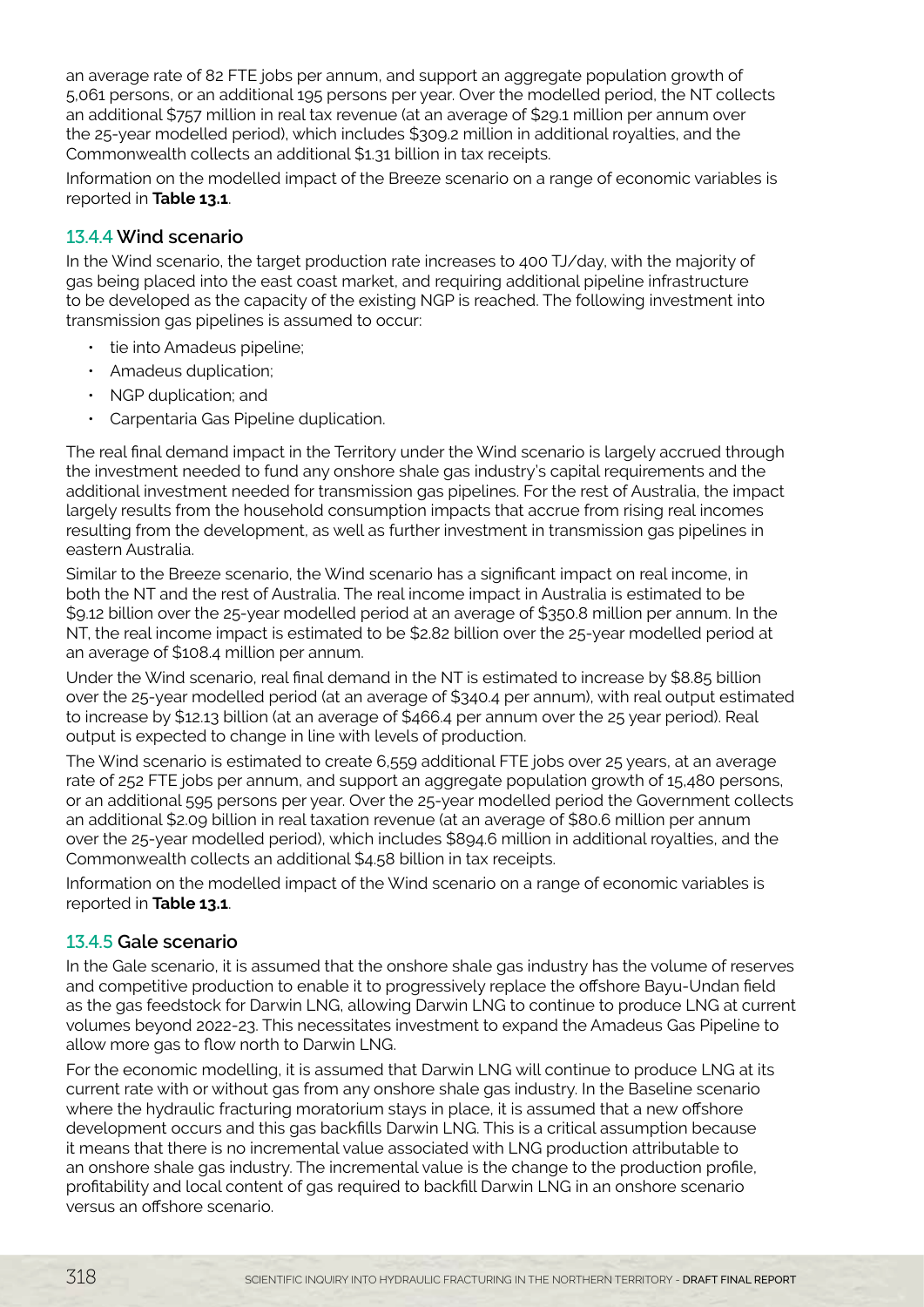<span id="page-16-0"></span>It is also assumed in the Gale scenario that due to increasing economies of scale in production, falling costs allow for increased gas sales into the east coast gas market, potentially including partial backfill of an LNG train at Gladstone. The effect of large scale onshore shale gas production also results in a reduction in the wholesale price of gas in the east coast market, with the 'ripple' effect of the injection of more gas flowing west to east leading to less gas produced in Queensland fields moving south. Similar to Darwin LNG, there is no incremental value associated with LNG backfill.

This necessitates further investment in the NGP and Carpentaria Gas Pipeline over and above the investment assumed to be required to meet Wind scenario east coast exports. As a result, the industry is able to fulfil its full target production of 1,000 TJ/day by 2035.

Similar to the Breeze and Wind scenarios, the Gale scenario has a significant impact on real income in both the NT and the rest of Australia. The real income impact in Australia is estimated to be \$12.51 billion over the 25-year modelled period, at an average of \$481.1 million per annum. In the NT the real income impact is estimated to be \$5.78 billion over the 25-year modelled period, at an average of \$222.2 million per annum.

Under the Gale scenario, real final demand in the NT is estimated to increase by \$16.12 billion over the 25-year modelled period (at an average of \$622.1 per annum), with real output estimated to increase by \$17.53 billion (at an average of \$674.4 per annum over the 25-year period). Real output is expected to increase over the 25-year modelled period consistent with increases in production, until 2036 when there is a transfer between onshore and offshore gas for Darwin LNG feedstock.

The Gale scenario is estimated to create 13,611 additional FTE jobs over the 25-year modelled period at an average rate of 524 FTE jobs per annum, and support an aggregate population growth of 32,252 persons, or an additional 1,240 persons per year. Over the modelled period, the NT collects an additional \$3.72 billion in real taxation revenue (at an average of \$143.2 million per annum over the 25-year modelled period), which includes \$1.79 billion in additional royalties, and the Commonwealth collects an additional \$1.75 billion in tax receipts.

Information on the modelled impact of the Gale scenario on a range of economic variables is reported in **Table 13.1**.

# 13.5 Comparison with Deloitte report

The only other relevant research investigating the impact of an onshore shale gas industry developing in the NT is the 2015 Deloitte report, *Economic impact of shale and tight gas*  development in the NT, commissioned by APPEA.<sup>58</sup>

The Deloitte research examined two potential growth scenarios based on the supply of shale and tight natural gas to the NT, east coast, and export markets between 2020 and 2040.

Both the ACIL Allen and Deloitte analyses used in-house CGE models, but varied quite significantly in terms of the assumptions used in the modelling exercise and the subsequent modelled outputs. A comparison of the assumptions and modelled outputs is reported in **Table 13.3** below.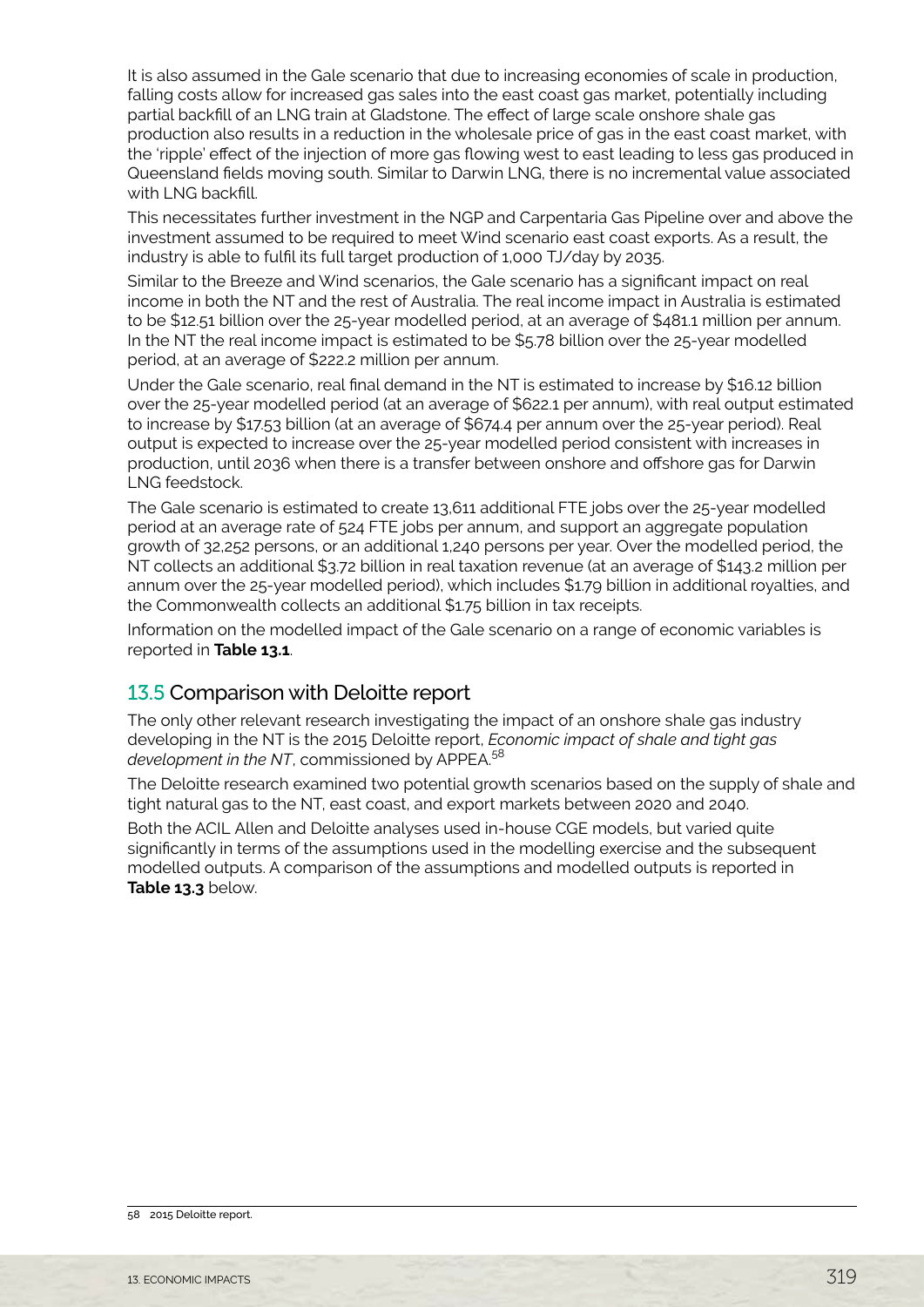#### **Table 13.3:** Comparison of ACIL Allen and Deloitte assumptions and modelled outputs. Source: ACIL Allen.59

| Item                                                                 |                                                                                                                                                                                                                                                                                                                                                                                                                                                            | APPEA/Deloitte                                                                                                                                             | <b>ACIL Allen</b>                                                                                                                                                                                                                                                                                                                                                                                                                                                                                                                                                                                 |                                                  |                                                                                                                                       |  |
|----------------------------------------------------------------------|------------------------------------------------------------------------------------------------------------------------------------------------------------------------------------------------------------------------------------------------------------------------------------------------------------------------------------------------------------------------------------------------------------------------------------------------------------|------------------------------------------------------------------------------------------------------------------------------------------------------------|---------------------------------------------------------------------------------------------------------------------------------------------------------------------------------------------------------------------------------------------------------------------------------------------------------------------------------------------------------------------------------------------------------------------------------------------------------------------------------------------------------------------------------------------------------------------------------------------------|--------------------------------------------------|---------------------------------------------------------------------------------------------------------------------------------------|--|
| <b>Case name</b>                                                     | "Success"                                                                                                                                                                                                                                                                                                                                                                                                                                                  | "Aspirational"                                                                                                                                             | "Breeze"                                                                                                                                                                                                                                                                                                                                                                                                                                                                                                                                                                                          | "Wind"                                           | "Gale"                                                                                                                                |  |
| Development<br>modelling approach                                    | Deloitte took the price of LNG,<br>subtracted cost of processing and<br>transmission pipeline, and used that<br>to determine its target gas price.<br>From there, it scaled CAPEX & OPEX<br>estimates from a starting position<br>that would allow all gas to be sold<br>assuming a their market price, and had<br>a different breakeven price for three<br>market demand tranches (NT, East<br>Coast and LNG). Deloitte assumed no<br>market constraints. |                                                                                                                                                            | ACIL Allen began by sizing its developments based on<br>market tolerance, using GasMark. From there, ACIL Allen<br>build its developments from the ground up using data to<br>build a single average type curve, a well scheduling model,<br>development cost assumptions by key components, and<br>pipeline assumptions combining current pipeline capacity<br>and new pipelines. ACIL Allen did not assume gas would be<br>used to facilitate any new LNG development, and instead<br>assumed in its base case that an offshore development<br>would be required to backfill the DLNG facility. |                                                  |                                                                                                                                       |  |
| Economic impact<br>assessment<br>modelling approach                  |                                                                                                                                                                                                                                                                                                                                                                                                                                                            | In-house CGE model                                                                                                                                         |                                                                                                                                                                                                                                                                                                                                                                                                                                                                                                                                                                                                   | In-house CGE model                               |                                                                                                                                       |  |
| Volume of gas (peak<br>PJ/annum)                                     | 586 PJ/annum in<br>2040                                                                                                                                                                                                                                                                                                                                                                                                                                    | 910 PJ/annum in<br>2040                                                                                                                                    | 36.9 PJ/annum<br>(2041)                                                                                                                                                                                                                                                                                                                                                                                                                                                                                                                                                                           | 108.3 PJ/annum<br>(2042)                         | 365 PJ/annum in<br>2043                                                                                                               |  |
| Incremental LNG?                                                     | Yes. 100%<br>incremental LNG.<br>Two additional<br>LNG trains to<br>be built, with<br>capital costs<br>included in the<br>economic impact<br>assessment.                                                                                                                                                                                                                                                                                                   | Yes. 100%<br>incremental LNG.<br>Three additional<br>LNG trains to<br>be built, with<br>capital costs<br>included in the<br>economic impact<br>assessment. | No I NG in this<br>scenario.                                                                                                                                                                                                                                                                                                                                                                                                                                                                                                                                                                      | No I NG in this<br>scenario.                     | No incremental<br>LNG in this<br>scenario. It<br>is assumed<br>the onshore<br>development<br>displaces<br>an offshore<br>development. |  |
| CAPEX per well                                                       |                                                                                                                                                                                                                                                                                                                                                                                                                                                            | $$6.2m - $9.75m$                                                                                                                                           | \$19.1m on average<br>(including<br>learnings)                                                                                                                                                                                                                                                                                                                                                                                                                                                                                                                                                    | \$16.3m on average<br>(including<br>learnings)   | \$12.7m on average<br>(including<br>learnings)                                                                                        |  |
| OPEX per GJ                                                          | $$0.53 - $0.89/GJ$                                                                                                                                                                                                                                                                                                                                                                                                                                         |                                                                                                                                                            | \$1.77/GJ on<br>average (including<br>learnings)                                                                                                                                                                                                                                                                                                                                                                                                                                                                                                                                                  | \$1.59/GJ on<br>average (including<br>learnings) | \$1.46/GJ on<br>average (including<br>learnings)                                                                                      |  |
| Wellhead cost per<br>GJ (maximum case)                               |                                                                                                                                                                                                                                                                                                                                                                                                                                                            | $$1.90 - $2.67/G$                                                                                                                                          | \$6.07/GJ on<br>average                                                                                                                                                                                                                                                                                                                                                                                                                                                                                                                                                                           | \$5.03/GJ on<br>average                          | \$4.01/GJ on<br>average                                                                                                               |  |
| GTP impact<br>(deviation from<br>baseline in final year<br>of study) | $+$ \$5.1bn (2040)                                                                                                                                                                                                                                                                                                                                                                                                                                         | +\$7.5bn (2040)                                                                                                                                            | +\$0.30bn (2043)                                                                                                                                                                                                                                                                                                                                                                                                                                                                                                                                                                                  | $+$ \$0.64bn (2043)                              | +\$0.72bn (2043)                                                                                                                      |  |
| FTE impact<br>(deviation from<br>baseline in final year<br>of study) | +4,195 FTE (2040)                                                                                                                                                                                                                                                                                                                                                                                                                                          | +6,321 FTE (2040)                                                                                                                                          | +80.1 FTE (2043)                                                                                                                                                                                                                                                                                                                                                                                                                                                                                                                                                                                  | +221.5 FTE (2043)                                | +558.1 FTE (2043)                                                                                                                     |  |

Lock the Gate Alliance has suggested that the 2015 Deloitte modelling used a set of overly optimistic assumptions about how an onshore shale gas industry might develop in the NT, particularly with respect to demand and employment and cost.<sup>60</sup>

There are a number of critical differences between the Deloitte and ACIL Allen assumptions. Deloitte uses lower capital and operational costs, meaning that more gas can be produced competitively under its development scenarios. Additionally, and significantly, the Deloitte modelling included the construction and commissioning of additional LNG facilities in the NT, with capital costs and production making a significant contribution to growth in reported variables, such as real output and employment.

In the Panel's opinion, the ACIL Allen assumptions and modelling represent a much more realistic approach to estimating the economic impacts of any onshore shale gas industry in the NT.

<sup>59</sup> ACIL Allen 2017, p 138

<sup>60</sup> Lock the Gate submission 171, p 50.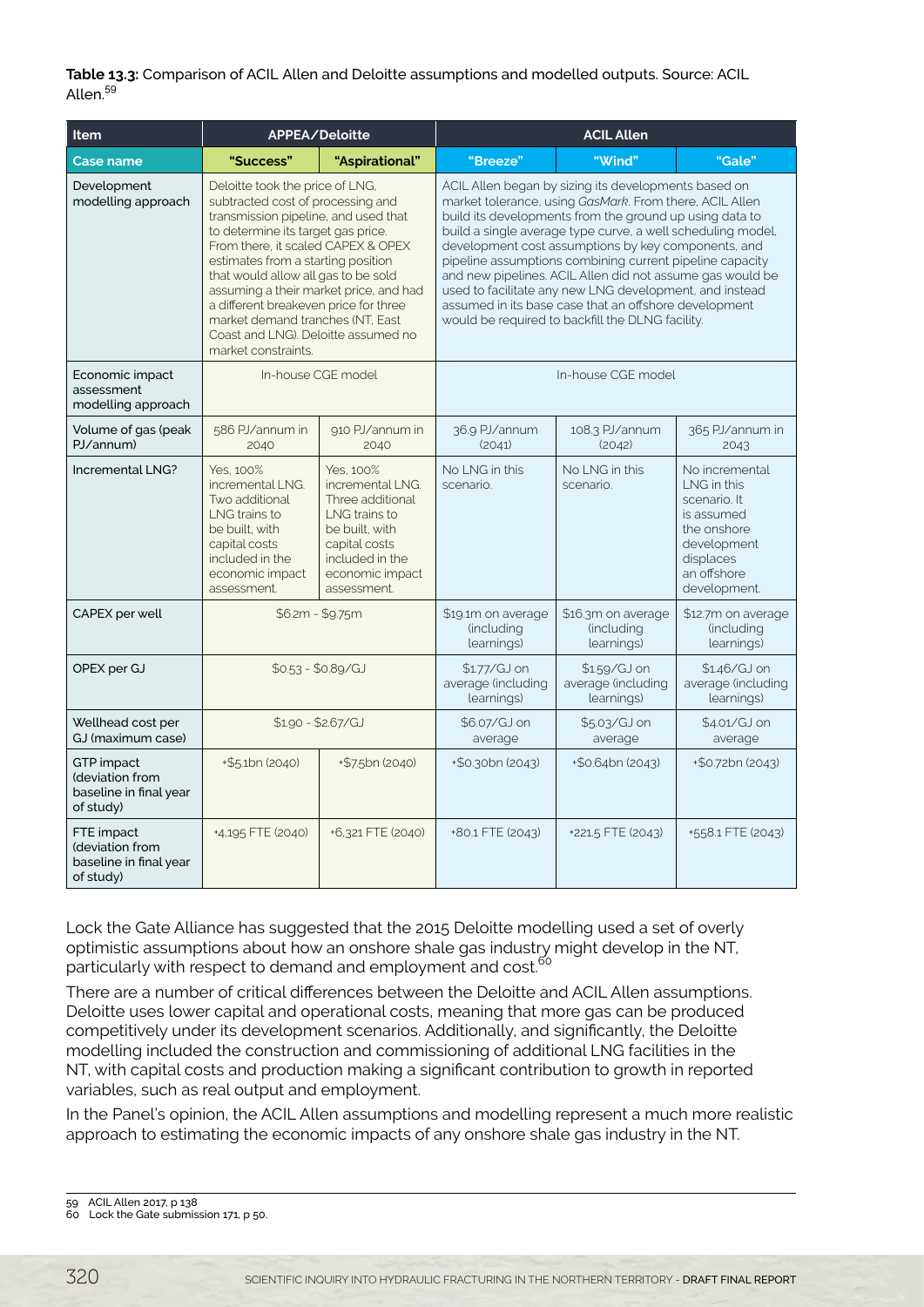# <span id="page-18-0"></span>13.6 Policy implications

ACIL Allen was required to describe the options available to the Government, whether through policy, regulatory reform, or otherwise, to maximise and sustain the benefits to Territorians if the moratorium is lifted and development commences. This included:

- undertaking a literature review of leading practice and options;
- providing relevant case studies where options have been implemented and an assessment of lessons learnt;
- describing options for how revenue from development can be retained in the regions affected by any onshore shale gas development, without impeding investment; and
- considering local procurement requirements, local training programs and other mechanisms to improve local capacity, as well as any 'Royalty for Regions' or similar programs, including case studies, examples, and lessons learnt relevant to the NT.

ACIL Allen identified three key issues that policy makers should consider: how to maximise the capture of benefits, how to distribute the benefits, and how to manage and minimise any downside risks.

For a small and narrow economy like the NT's, with a limited pool of excess and skilled labour, major projects (that is, projects of national or international scale) can have significant disruptive impacts on the economy, and society more broadly. The objective for policy makers is to maximise the benefits while minimising the risks and ensuring there is a high degree of certainty for all stakeholders.

ACIL Allen has identified the main risks for the Government as:

- managing an increase in Government revenue;
- managing increased demand for labour;
- maximising local expenditure and opportunities;
- managing potential industry coexistence issues;
- addressing potential infrastructure constraints; and
- having appropriate industry regulation.

ACIL Allen's assessment of these risks and potential policy options to address them are discussed below.

# 13.6.1 **Increased Government revenue**

Additional taxation revenue will flow to the Government if the moratorium is lifted directly through increased royalty and payroll tax payments, and indirectly through additional goods and services tax (**GST**) revenue distributed back to the NT. The Commonwealth collects GST, all of which is re-distributed to the jurisdictions, with the proportion each jurisdiction receives determined by the Australian Treasurer based on recommendations from the Grants Commission.

Additional revenue accruing to the Government over the 25-year modelled period under each of the development scenarios where gas production occurs is \$757 million (at an average of \$29.1 million per annum) in the Breeze scenario, \$2.09 billion (at an average of \$80.6 million per annum) in the Wind scenario and \$3.72 billion (at an average of \$143.2 million per annum) in the Gale scenario.

After collecting the additional revenue, the Government must decide how it will be used. This is primarily a distribution issue, with both geographic and intergenerational dimensions. While the pressure to spend any increased revenue is likely to be strong, there are also options for the Government to manage the additional revenue for the purposes of intergenerational equity.

ACIL Allen's research suggests there is a case for windfall royalty revenue to be treated differently to general government income.<sup>61</sup> This is because the Government is selling the right to mine a non-renewable resource, which is a one-off transaction. In this respect, mining royalties are different to taxes on income or consumption, which have perennial tax bases. Revenue raised from royalties should therefore be used to compensate society for the realisation of the value.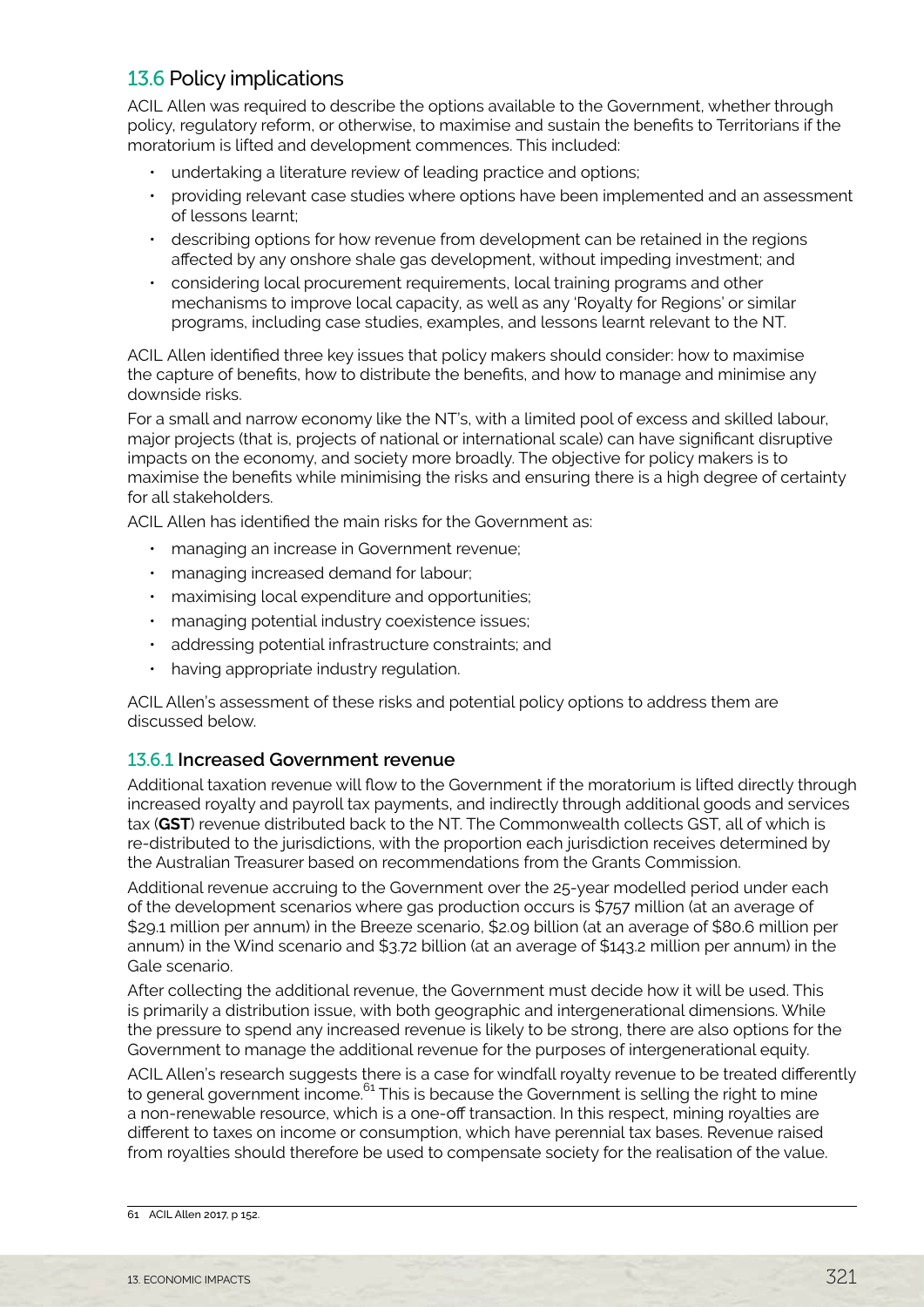This can be done by investing in the physical or human capital of the economy, to improve its productivity, or by warehousing the revenue in a special fund. ACIL Allen identifies two ways to do this: a sovereign wealth fund, or a stabilisation fund.

Traditionally, wealth funds are used to accumulate revenue associated with windfall gains or with the extraction of non-renewable resources. The WA Government developed a sovereign wealth fund, the *Western Australian Future Fund*, in its 2012-13 Budget as a way of warehousing some of the proceeds of the iron ore royalty boom. The Fund received an initial capital injection of \$1 billion between 2012-13 and 2015-16, and receives ongoing injections equal to 1% of the State's royalty revenue per annum.<sup>62</sup>

While well-intentioned, the broader settings of the WA Government's finances are not ideal to host a wealth fund given its significant public debt and high operating and cash deficits. This means the WA Government is effectively borrowing money to store in the fund. It is important to consider the state of public finances when making such significant, long-range decisions.<sup>63</sup>

There are also a number of examples of countries that use a sovereign wealth fund for the purposes of stabilising government finances. These kinds of funds tend to be short- to mediumterm in focus, and are used as a 'banking' mechanism for countries with volatile, uncertain revenue bases. These funds tend to have strict rules around when money may be deposited and withdrawn. The objective of smoothing out fluctuations in government revenue is to avoid large deficits or increased spending of short-term increases in revenue.

Notwithstanding the potential value of wealth and stabilisation funds, several submissions to the Panel suggested an infrastructure deficit in the NT (this is supported by Government analysis, notably, with respect to transport infrastructure<sup>64</sup> and public housing), and it is likely that worthwhile projects, with long-term, intergenerational, benefits streams could readily be found to utilise any additional revenue that the Government receives as a result of development of any onshore shale gas industry.

This raises the issue of the distribution of benefits across the NT from additional tax revenue. There are several options to distribute benefits across regions, with one recent example being WA's 'Royalties for Regions' program. The Royalties for Regions program has the objective to promote and facilitate economic, business and social development in regional WA. It has been in place since 2008-09. The program quarantines 25% of royalty revenue (up to an annual amount of \$1 billion) for spending on regional development projects, town beautification and social programs. Since December 2008 the program has invested over \$6.9 billion into more than 3,700 projects to improve infrastructure and services across regional WA.65 Since 2008-09 there have also been a series of changes to the program to improve transparency, decision-making, and accountability, and to shift its focus to job-creating projects rather than delivering community amenity projects and, importantly, to introduce an expenditure cap with annual reviews of the cap.

However, WA's independent Economic Regulation Authority (**ERA**) has noted that the quarantining of substantial revenue for regional projects reduces budget flexibility and inhibits proper capital prioritisation.66 The ERA further states that: *"hypothecation of royalty income is not an ideal way to demonstrate the Government's commitment to regional development. Hypothecation results in an arbitrary annual allocation of total expenditure, rather than considering economic conditions, affordability, competing government priorities, or the quality of projects under consideration. It would be a coincidence if the amount allocated to regional projects under the program reflected the optimum level of expenditure." <sup>67</sup>*

The ERA also notes that the quarantining of royalties at a time when significant royalty revenue was having a negative impact on WA's GST allocation resulted in the proportion of the budget available for regional expenditure being higher than anticipated, and that the subsequent lack of budget flexibility contributed to Standard & Poor's downgrade of the WA's credit rating.

<sup>62</sup> ACIL Allen 2017, p 153.

<sup>63</sup> ACIL Allen 2017, p 153.

<sup>64</sup> NT Government 2014.

<sup>65</sup> WA Department of Primary Industries and Regional Development 2017.

<sup>66</sup> Economic Regulation Authority Western Australia 2014, p 66. 67 Economic Regulation Authority Western Australia 2014, p 82.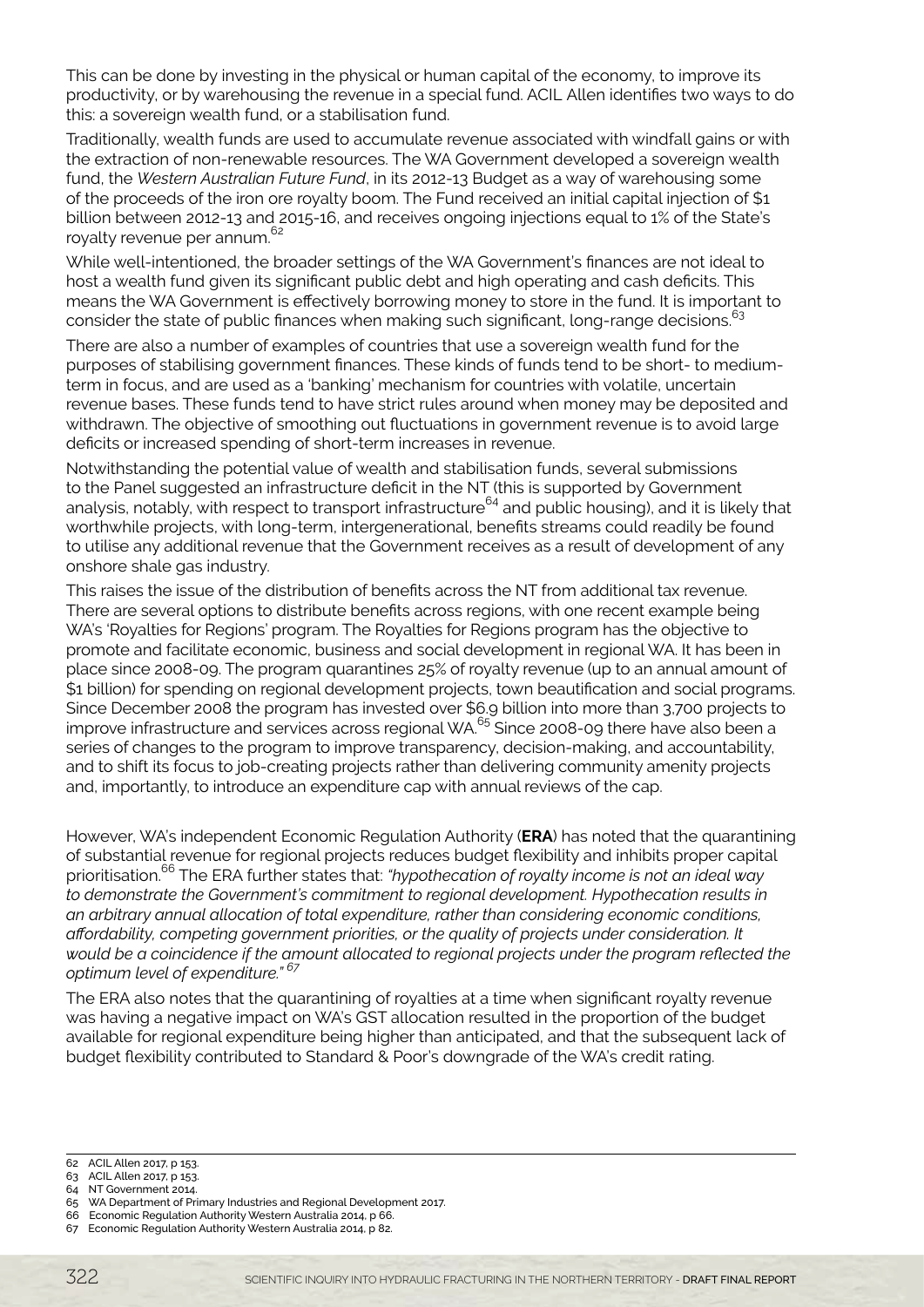Others have suggested that the Royalties for Regions program provides substantial infrastructure and service projects to regional communities, but have questioned the program's governance arrangements and the capacity to assess whether it is achieving its objectives.<sup>68</sup>

Based on the development scenarios modelled by ACIL Allen it is unlikely that revenue streams associated with the development of any onshore shale gas industry in the NT will be of a scale to warrant the development of a specialist fund for the purposes of fiscal stabilisation or intergenerational equity. Additionally, the literature suggests that there is no clear evidence of broader societal benefits to the NT from implementing policies to retain a proportion of royalty revenues in the regions where resource extraction occurs. However, ACIL Allen's analysis has noted that, based on its consultations, it is worth considering the benefits and costs of implementing such policy options given the significance to regional populations of ensuring that at least some of the additional taxation revenue is used to benefit residents in affected areas.

#### *Recommendation 13.1*

*That in developing its budget the Government consider the source of royalty revenue to ensure that regions that are the source of taxation revenue benefit from any onshore shale gas extraction activity that has occurred in that region.*

#### 13.6.2 **Managing an increased demand for labour**

The development of any onshore shale gas industry in the NT has the potential for substantial labour benefits in the form of job creation, skills development, and workforce diversification. An increase in the demand for labour due to the development of the industry can be measured by the direct labour that is hired to work on the construction and operation phases of the development, as well as the indirect employment impact from the jobs generated by additional spending in the economy.

ACIL Allen estimates that the direct and indirect employment impact of the industry will be an average 82 FTE (Breeze), 252 FTE (Wind) and 524 FTE (Gale) per annum, with much of this employment likely to occur in regional areas where development activities would occur. It is through the salaries and wages associated with employment that regional communities are likely to see real benefits from the creation of an onshore shale gas industry, with increases in real income and living standards.

Any emergence of an onshore shale gas industry in the NT should create economic development opportunities in regional areas that will be in closer proximity to Aboriginal communities, or in regions with large Aboriginal populations. Private sector employment opportunities in these regions tend to be scarce, and relatively low rates of employment is one of the factors contributing to poor economic and social outcomes experienced by Aboriginal Australians. Research demonstrates that increasing Aboriginal employment rates would result in extensive economic, health and social gains to Aboriginal people and communities. The challenge for policy makers is to devise a strategy for improving employment as efficiently as possible, and that minimises expenditure in the form of labour market assistance for people who would have found a job in any event.<sup>69</sup>

The extent to which employment opportunities are realised will depend on the skill sets of local job seekers and the availability of training to gain the required skills. Consultation with local Aboriginal communities identified a preference to maximise the use of local job seekers to assist in keeping development benefits on country. The NLC also noted that many Aboriginal communities are remote and largely reliant on welfare, and that a mature and well designed onshore shale gas industry offers the potential to address a number of the economic pressures placed on people living under these conditions, including through direct employment and training opportunities related to the exploration and production of shale gas.<sup>70</sup>

Nonetheless, given the remote locations of the potential development sites, it is expected that there will be a need for a significant proportion of the workforce to be employed on a FIFO or DIDO basis. Over time, it is expected the local employment content of the industry will increase as the skills and experience of the local workforce grows.

<sup>68</sup> Office of the Auditor General Western Australia 2014.

<sup>69</sup> Gray et al. 2014.

<sup>70</sup> NLC submission 214, p 33.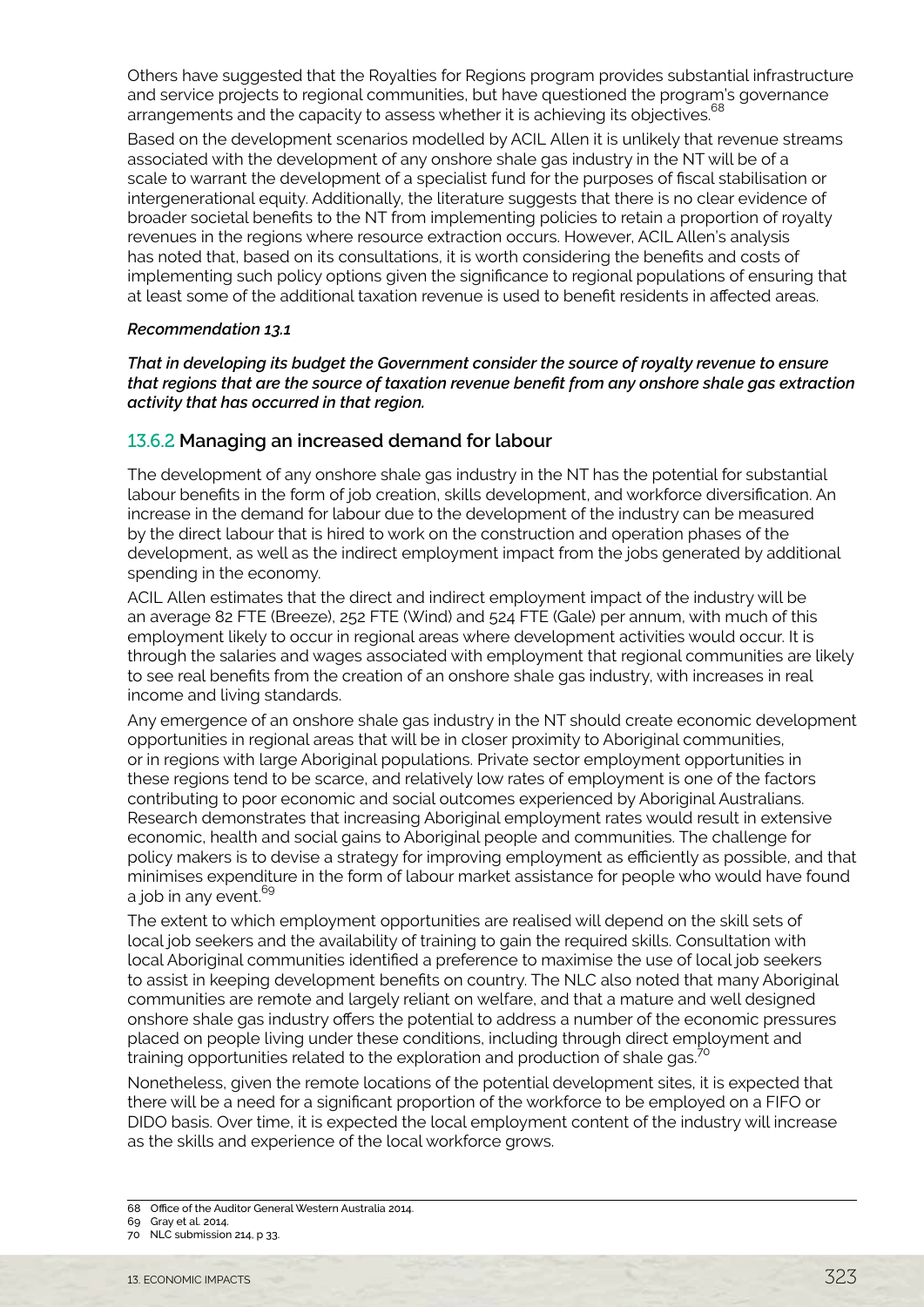However, recent research in the UK context reports that: *"the expansion of the shale gas industry will not automatically deliver significant economic benefits to the local economies in which it operates, unless supply chains are embedded more firmly within the region and a higher proportion of the workforce is drawn from the local community."71*

This suggests that there is a strong incentive for Government to work with gas companies, local residents, Aboriginal people and local businesses to identify, as early as possible in the development process, opportunities to partner and develop the skills and processes necessary to be part of the supply chain for goods, services and labour.

There will be opportunities for the Government to maximise the workforce benefits of any onshore shale gas development and to ensure that these benefits are able to be accessed by all job seekers in the NT. There is a role for the Government in coordinating the requirements of any onshore shale gas industry with employment and training providers. This includes identifying the timing of any development and the skills required for the exploration, construction and production phases of the development. There is further opportunity to work with employment agencies and training providers to ensure that they match their services to the needs of any onshore shale gas industry. This will assist in maximising local employment benefits and promoting the distribution of those labour benefits to job seekers throughout the Territory.

There may also be advantages in setting local Aboriginal and non-Aboriginal employment targets.

Programs that aim to facilitate the flow of information between employers, trainers and job seekers will be important tools in ensuring positive local employment outcomes for the NT workforce.

#### *Recommendation 13.2*

*That the Government work with stakeholders and gas companies to ensure that there is early knowledge of the labour and skills required for all phases of any onshore shale gas development to maximise local employment.*

#### *Recommendation 13.3*

*That the Government work with gas companies, training providers, local workers, job seekers, Land Councils and local Aboriginal corporations and communities to maximise opportunities for local people to obtain employment during all phases of any onshore shale gas development.* 

#### *Recommendation 13.4*

*That the Government ensure that training providers and gas companies collaborate so that skill requirements are clearly understood by training providers, and that trainees acquire appropriate skills.*

# 13.6.3 **Maximising local expenditure and opportunities**

Local content policy is founded on the principle of full, fair and reasonable opportunity for local businesses to secure work on large public and private sector projects. The development of any onshore shale gas industry in the NT offers opportunities for local businesses through an expected higher local spend. A recent example of local content is the Aboriginal-owned and Elliott-based Triple P Contracting, which has won a \$200,000 per annum well monitoring contract with Origin that has required it to expand its workforce by two FTE. $^2$ 

There is always the risk of a mismatch between the expectations of gas companies and the capabilities and services of local suppliers, which results in local businesses missing out on business opportunities. There is a role for the Government in ensuring that there is an information flow from gas companies regarding available local business opportunities. There is also a role for Government to work with local businesses to ensure that they properly communicate their capabilities and availability to industry. Encouragingly, many resource companies are realising that hiring and sourcing locally is a key element in building positive, long-term relationships with communities and regions, and can provide business benefits through cost reductions and

<sup>71</sup> Whyman 2017.

<sup>72</sup> Macdonald-Smith 2017.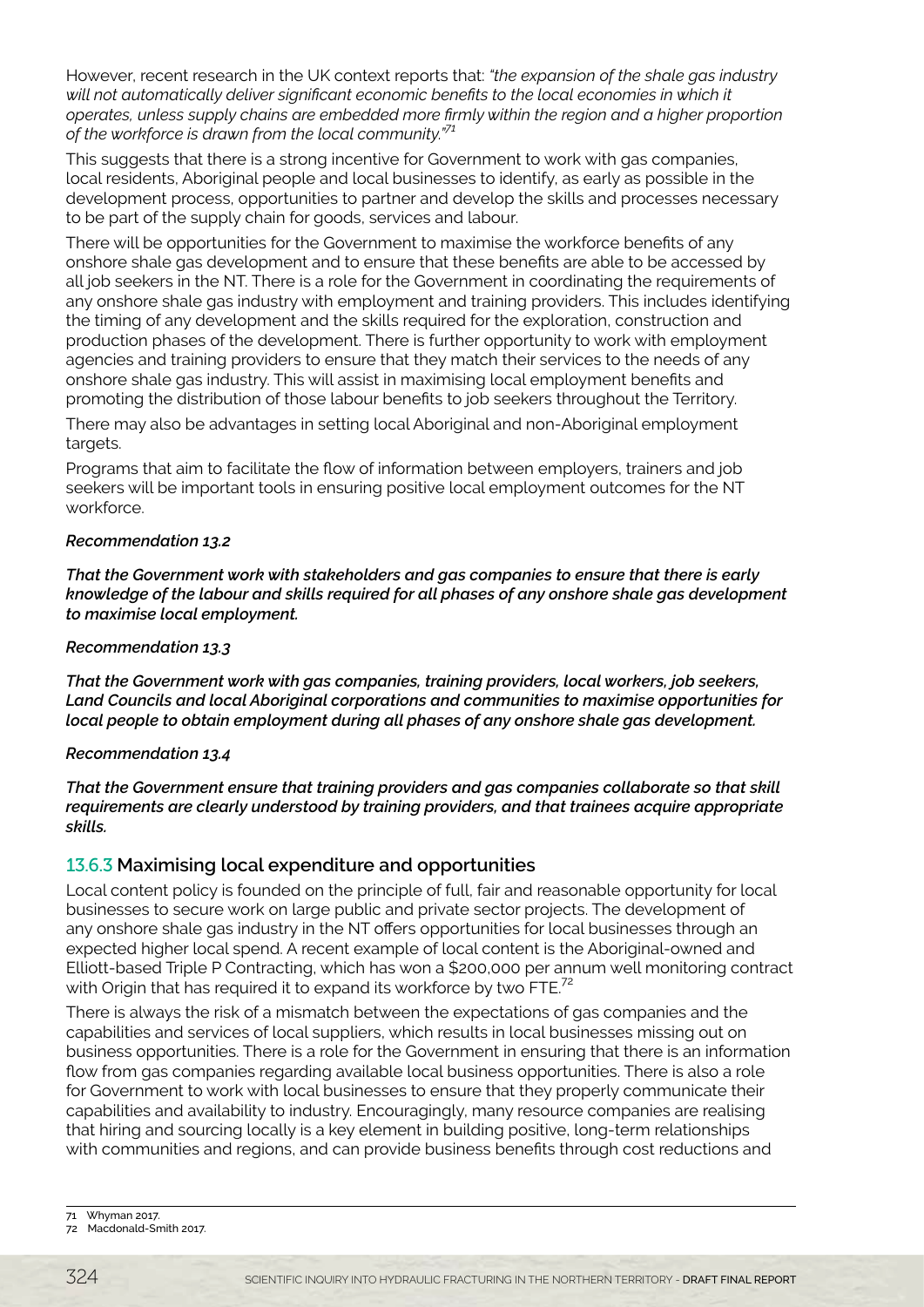efficiency improvements.

From a corporate perspective, local economic participation is seen as one means of maintaining an SLO, by giving communities a stake in the project, as well as having the advantage of having a supplier located nearby. From a community perspective, the participation of local businesses in a resource project is a means by which the benefits of resource development can flow into communities. The benefits of supply chain participation have become particularly apparent in Aboriginal communities where there are agreements to enable greater Aboriginal economic participation and to support the development of Aboriginal-owned enterprises.<sup>73</sup>

The desire to increase local content is not restricted to gas companies. Increasing local procurement is supported by Government in order to promote private sector-led development and improved living standards by strengthening the small to medium enterprise sector. The Government has a number of initiatives in place to capture the benefits from any onshore shale gas development, including the Building Northern Territory Industry Participation Policy, a procurement program requiring local content, and a partnership with the Industry Capability Network Northern Territory (**ICN-NT**), to ensure that the Government's commitment to local participation is met.<sup>74</sup>

There may also be benefits in setting local content targets for gas companies and contractors to maximise the capture of direct and indirect spending in the NT. There is further benefit in working with gas companies to promote the services of local businesses, particularly those in regional and remote areas insofar as it assists in distributing the benefits of development to businesses located throughout the Territory. Addressing information asymmetries by identifying the timing of development, and the goods and services required for the construction and operation phases of development, is an important role for the Government in maximising local content opportunities.

#### *Recommendation 13.5*

*That the Government work with gas companies and local suppliers to ensure there is early knowledge of local supply and service opportunities for all phases of any onshore shale gas development.*

#### *Recommendation 13.6*

*That the Government work with gas companies and local suppliers (regional and Territory wide) to identify immediate supply opportunities and to map future potential supply opportunities. This should be done in consultation with the ICN-NT and the Chamber of Commerce.*

#### *Recommendation 13.7*

*That the Government work with gas companies, Land Councils, local Aboriginal corporations, Aboriginal communities, and businesses to identify local supply and service opportunities to keep sustainable economic benefits on country.*

#### *Recommendation 13.8*

*That the Government assist regional businesses to obtain quality assurance certification and to partner with larger suppliers to encourage greater local supply, employment and knowledge transfer.*

#### 13.6.4 **Managing potential industry coexistence issues**

The issue of industry coexistence and the ability for an onshore shale gas industry to 'fit in' with the existing industry structures of the NT was raised by most stakeholders consulted by ACIL Allen. Of concern is the extent to which any onshore shale gas industry may impede or distort the allocation of the economic factors of production, particularly natural resources such as land and water.

ACIL Allen's development scenarios anticipate that a potential onshore shale gas industry could disturb a land area between 67.7 km $^2$  (Breeze), 231.7 km $^2$  (Wind), and 475.9 km $^2$  (Gale).

<sup>73</sup> Esteves and Barclay 2011.

<sup>74</sup> Department of Trade, Business and Innovation 2011.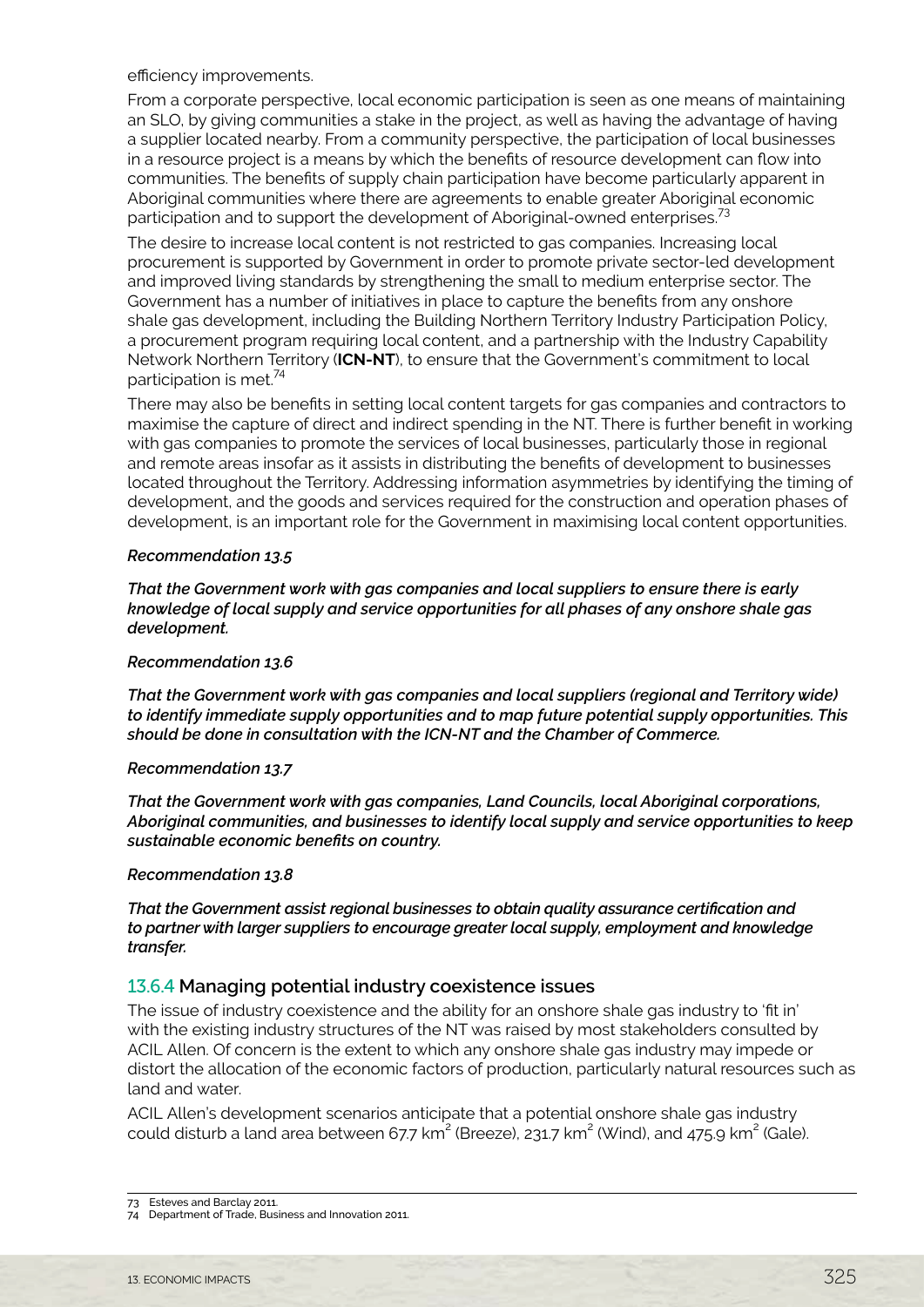This represents 0.03% of the NT land mass in the Gale scenario. ACIL Allen has accounted for the opportunity cost of this land by assuming it is made unavailable for pastoralism. This is the primary channel of negative economic impact in the event of any onshore shale gas industry.<sup>75</sup>

Under the assumptions regarding water use, the industry may use between 4.2 GL (Breeze), 11.2 GL (Wind), and 28.2 GL (Gale) of water, respectively, over the 25-year modelled period. This represents average consumption of 0.17 GL (Breeze), 0.45 GL (Wind) and 1.13 GL (Gale) per annum under each scenario. This is significantly less than the Australian Bureau of Statistics' estimate of agricultural water use in the NT, namely, 47 GL in 2015-16.<sup>76</sup>

In stakeholder consultations ACIL Allen received information to suggest there are a range of options available to any onshore shale gas industry to source water, both potable and nonpotable, in a manner that minimises tensions with existing users.77 This suggests that water is unlikely to be a constraint on the development of any shale gas industry, and the prospect of a reduction in water availability for the non-shale gas industry users in the aggregate is limited. In an economic sense, this means there is unlikely to be a material opportunity cost from the use of water by any onshore shale gas development.

It is therefore unlikely that any onshore shale gas industry will impede the existing allocation of natural factors of production in the NT in an economic sense. However, it is important for the Government to remain aware of the activities of gas companies and to carefully monitor the draw on the Territory's natural resources. This should primarily occur through regulation.

#### *Recommendation 13.9*

*That the Government work with gas companies, peak bodies of affected industries, and affected stakeholders to identify and resolve potentially negative economic impacts of any onshore shale gas development on other industries.*

# 13.6.5 **Addressing potential infrastructure constraints**

The development of any onshore shale gas industry in the NT will place additional pressure on existing and planned infrastructure, including economic, social and civic infrastructure. There will be an increased demand for road, rail and port infrastructure to transport goods and personnel to and from any onshore shale gas development sites. There may also be additional pressure on social infrastructure such as health, education and civic services, particularly in regional areas where infrastructure often has limited capacity to respond to rapid increases in demand.

Development of infrastructure by, and for, any onshore shale gas industry has likely social and economic benefits for the NT, particularly for regional areas where much of the infrastructure development is likely to occur. Some of this infrastructure development will be undertaken by industry, but there is also a role for the Government to invest in economic infrastructure to enable growth. The Government's infrastructure priorities are detailed in the *Northern Territory 10-Year Infrastructure Plan,78* and regular review of the Plan will allow industry-related projects to emerge as priorities as they come closer to commencement. The current Infrastructure Plan includes projects to progressively upgrade the Stuart, Carpentaria, Buntine and Tablelands Highways, which could support the development of any onshore shale gas industry and minimise impacts on existing users.

The Australian Government has also committed in the May 2017 Budget to fund a pre-feasibility study and cost-benefit analysis of a potential gas pipeline linking the NT to Moomba in SA.<sup>79</sup>

The Australian Government's \$5 billion Northern Australia Infrastructure Facility (**NAIF**) is another potential source of support for project-specific infrastructure, as well as infrastructure that can support multiple users or produce benefits to the broader economy and community.<sup>80</sup> A key objective of the NAIF is to support infrastructure development, recognising that infrastructure is a fundamental driver of economic change that can stimulate productivity and economic and employment growth, especially in remote areas, by encouraging private sector investment and increasing accessibility to markets.

<sup>75</sup> ACIL Allen 2017, p 157.

<sup>76</sup> ABS 2017b.

<sup>77</sup> ACIL Allen 2017, p 158. 78 NT Government 10 year Infrastructure Plan.

<sup>79</sup> Australian Government 2017c, p 93.

<sup>80</sup> *Northern Australia Infrastructure Facility Investment Mandate Direction* 2016, made under the *Northern Australia Infrastructure Facility Act 2016* (Cth).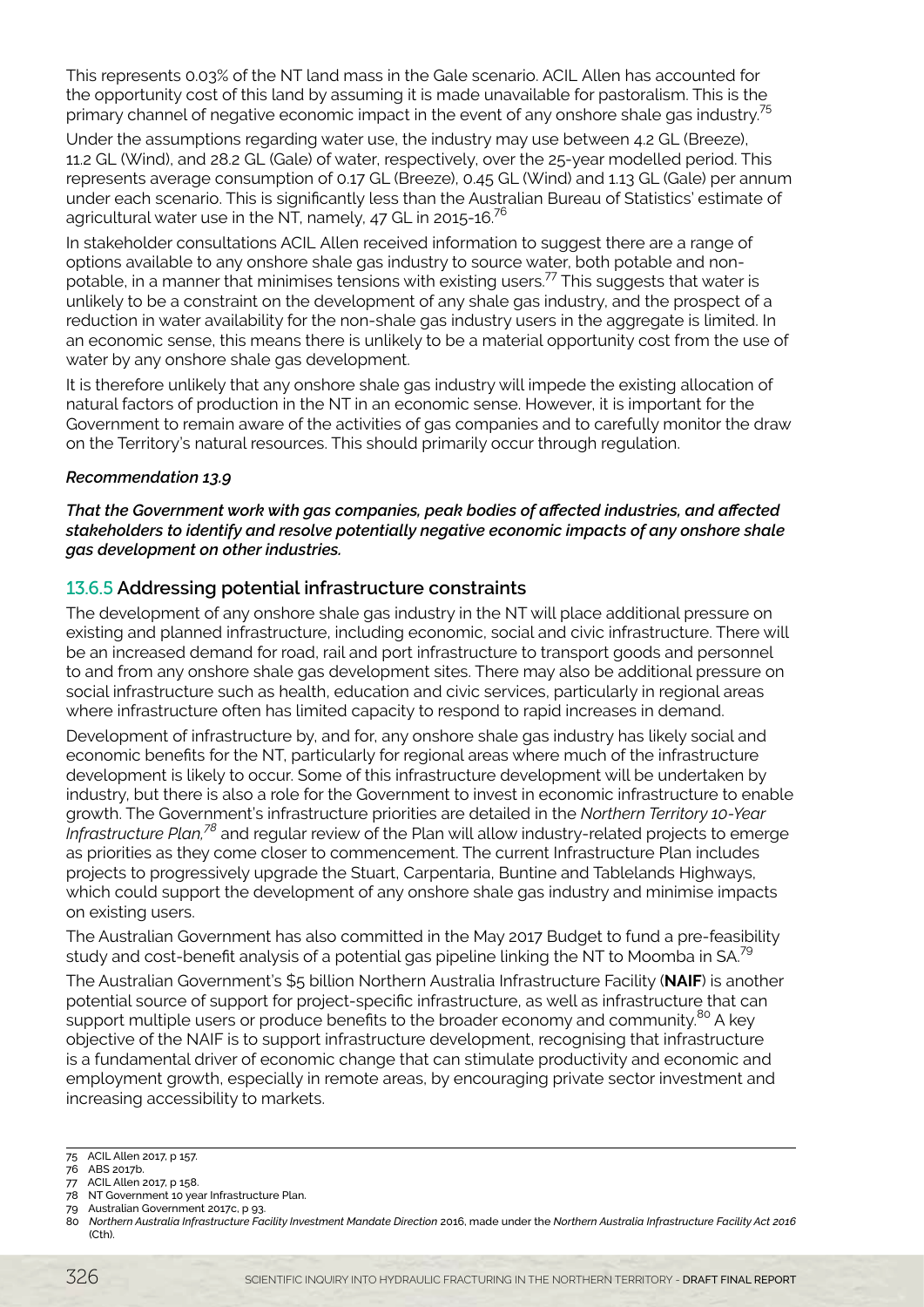<span id="page-24-0"></span>ACIL Allen's consultation found that there were perceived issues with some infrastructure that would support the development of any onshore shale gas industry, for example, the capacity of the Stuart and Carpentaria Highways to support increased development-related traffic volumes.

Similar to the challenges presented by managing industry coexistence, a key issue is finding public policy positions that create certainty for all stakeholders and that encourage development, while also balancing efficient resource use and societal concerns.

#### *Recommendation 13.10*

*That the Government work with all levels of government, peak organisations, communities and gas companies to identify and manage infrastructure risks, including identifying options to fund any new infrastructure or upgrade existing infrastructure.*

# 13.6.6 **Appropriate industry regulation**

Petroleum extraction is subject to significant regulatory requirements that reflect its heightened safety risks and potential adverse environmental impacts. During ACIL Allen's stakeholder consultation, gas companies unsurprisingly did not express dissatisfaction with the current regulatory regime for petroleum extraction in the NT.

The 2015 Fraser Institute's Global Petroleum Survey found that the Territory was rated as the third most development-favourable jurisdiction in Australia from a regulatory perspective and the 34th most favourable of the 126 jurisdictions surveyed by the Institute.

The most substantive issue regarding industry regulation was a perception the Government is not fully equipped to regulate any onshore shale gas industry. This was an issue that private sector, government and non-government organisation stakeholders raised with ACIL Allen. Regulatory enforcement is critical to facilitating an SLO. The significant land mass of the Territory, and the remote location of prospective shale gas developments, makes regulation of the industry difficult.

ACIL Allen noted that the level of funding for petroleum regulation in the NT is low compared with other jurisdictions in Australia. The level of funding is not necessarily a measure of the level of service delivery, but the difference between the NT and other jurisdictions suggests that this is an issue to be examined further, especially as the compliance and enforcement capacity of the regulator is a significant concern of the community. Given the current financial challenges there may be a need for the Government to examine innovative approaches to regulation, including the consideration of a levy on onshore shale gas companies to greater fund regulatory activities.

Leading practice principles suggest industry should 'pay its way' when it comes to regulation. This is because appropriate regulations and enforcement is critical to the industry earning an SLO and gas companies are also the major beneficiary of a regulatory regime that enables the safe development of the industry. There may therefore be scope to increase current fees and charges for the petroleum industry (which are very low at present) to fund any uplift in expenditure required to more adequately resource government regulators. This is discussed further in Chapter 14.

# 13.7 Conclusion

ACIL Allen's economic impact assessment modelling reports that lifting the moratorium on hydraulic fracturing in the NT will deliver tangible economic benefits in the form of increased income, output, employment and taxation revenue, and stronger population growth. Not surprisingly, the extent of economic benefits increases with the volume of shale gas that is extracted.

However, the potential negative impacts on other industries must be considered together with the policy options to mitigate those impacts, while identifying opportunities to maximise benefits that can accrue to local and regional communities (and the NT more broadly) from any onshore shale gas development.

It is acknowledged that any onshore shale gas industry development could put additional pressure on infrastructure, and potential funding options to alleviate this pressure must be examined. There are minimal coexistence risks as prospective shale gas regions have significant groundwater reserves, and the land area used by the industry is very small under all development scenarios.